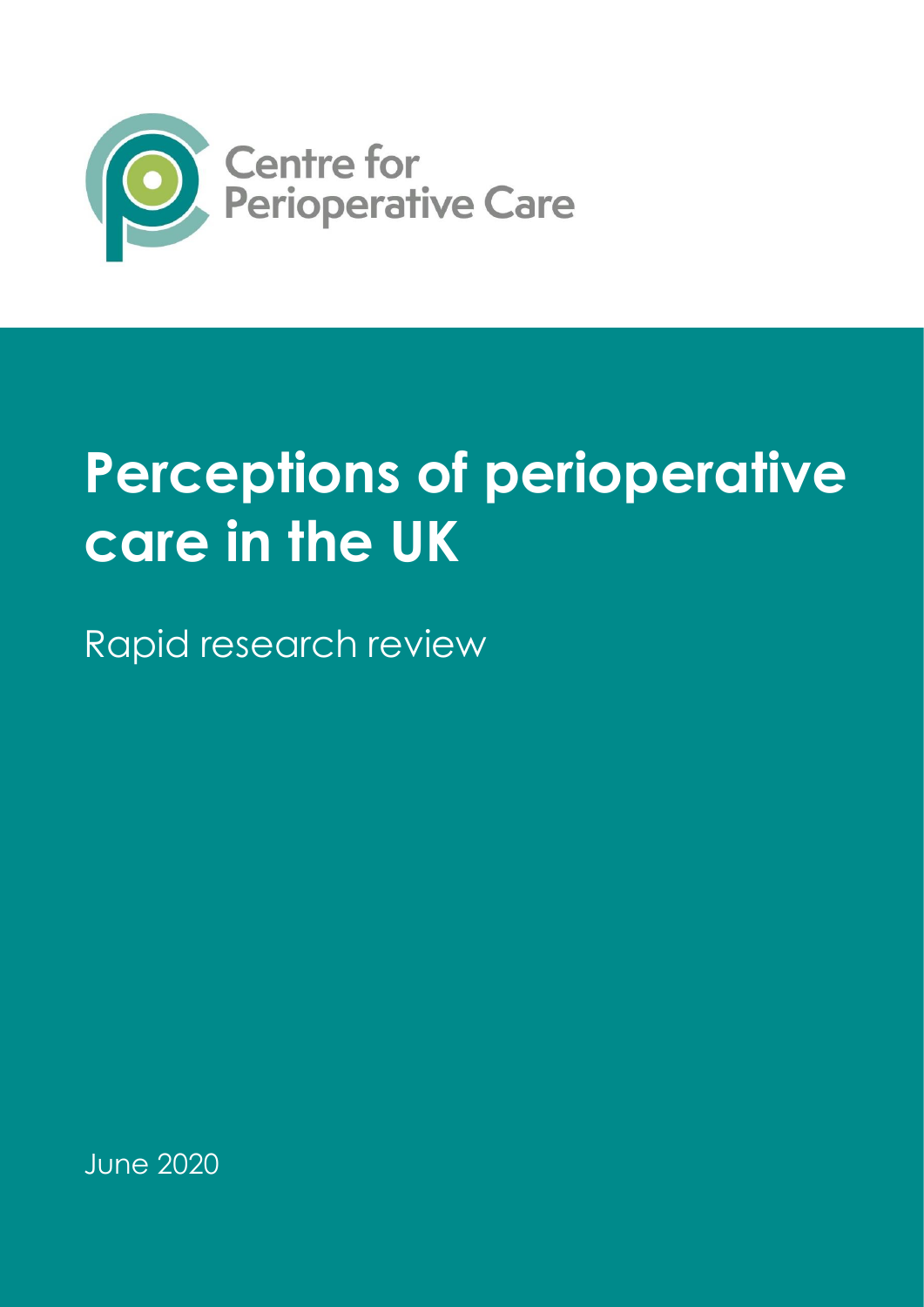## **Foreword**

This report explores what is known about what healthcare professionals and patients think about perioperative care, the integrated multidisciplinary care of patients from the moment surgery is contemplated through to full recovery.

It provides a tentative picture of how staff and patients in the UK view the perioperative care pathway and integrated care systems across primary, secondary and community care.

Our review found that healthcare professionals appear to support the principles of perioperative care. They are keen for greater investment to develop and evaluate perioperative pathways, and to enable more opportunities for multidisciplinary working.

Surgical patients, in turn, generally support a perioperative approach to their care, and want more information and support in hospital after surgery and after discharge to help them to avoid and manage complications. They would also value a seamless connection between primary and secondary care.

Although there are generally positive perceptions of perioperative care, there are also some perceived barriers. This provides useful pointers for how organisations and systems could work better together. Building on this experience would help to develop and improve the perioperative care pathways that are already proven to have better outcomes for patients.

It is striking that relatively little has been published about what people think about perioperative care and integration in the UK. We encourage those undertaking research or evaluation in this area to publish their findings. We remain committed to engaging further with patients and professionals as part of the journey to embed perioperative care.

Please do let us know what you think about the findings by emailing [advocacy@rcoa.ac.uk](mailto:advocacy@rcoa.ac.uk) or tweeting us @CPOC\_News.



**Dr David Selwyn Director of the Centre for Perioperative Care**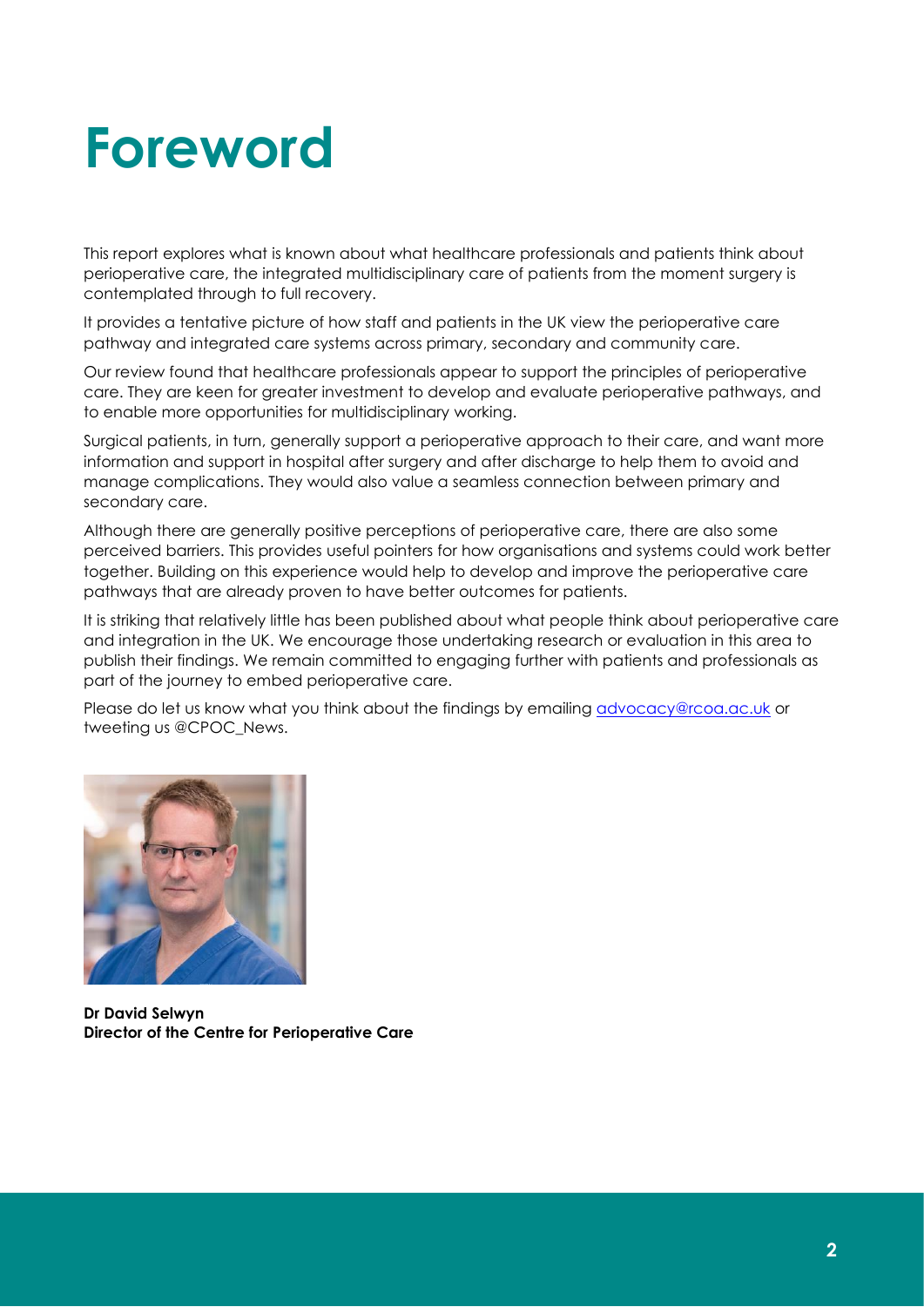# **Key messages**

Perioperative care involves working across sectors to support person-centred care and reduce clinical risks from the moment surgery is contemplated through to full recovery. This way of working is associated with improved health and satisfaction for people having surgery as well as reducing the time people spend in hospital and associated costs. The NHS in England, Northern Ireland, Scotland and Wales already includes many of the foundations of perioperative care such as multidisciplinary working. Perioperative care could be prioritised even further to support population health and Integrated Care Systems.

The Centre for Perioperative Care is developing blueprints to help strengthen perioperative care in the UK. To inform this, we wanted to know what research has been published about patients' and healthcare professionals' views of perioperative care and multidisciplinary working around the time of surgery in the UK. Our rapid review summarises learning from 41 UK studies. To identify relevant research, we searched 10 bibliographic databases and screened more than 3,000 articles available as of June 2020.

We found that little has been published about people's views about perioperative care in the UK, but based on the limited literature:

- Healthcare professionals such as surgeons, anaesthetists, hospital nurses and general practitioners appear to **support key principles of perioperative care**, such as multidisciplinary working; holistic pathways of care before, during and after surgery; person-centred care; prehabilitation and early supported discharge from hospital. We found few published studies about what policy-makers, healthcare managers or allied health and care professionals think about perioperative care or their role within it.
- People having surgery generally support the principles of perioperative care and value components such as shared decision-making and prehabilitation. They believe that there are **benefits from early discharge from hospital**, but suggest that more could be done to provide information and support in hospital after surgery and after discharge to help them avoid and manage complications and reduce the need for readmission to hospital. Patients felt that primary and secondary care could work together in a more seamless manner.
- Healthcare professionals believe that factors that may facilitate the implementation of perioperative care in the UK include time and funding to build and test pathways; more opportunities for professionals from a range of specialities and sectors to build relationships and **actively work together** and more evidence and promotion about the benefits of perioperative care for patients, professionals, population health and healthcare systems.

We must treat these findings with caution as they are based on a relatively small number of people's feedback and do not necessarily represent the views of the diverse range of patients and healthcare professionals throughout the UK. The findings inform us that there is much left to learn about people's perceptions of perioperative care and the factors that may help and hinder its implementation locally, but that there is positivity towards a person-centred multidisciplinary approach that is proactive and preventative. We will build on this feedback as we continue to consult with stakeholders about how to embed perioperative care into Integrated Health Systems in the UK.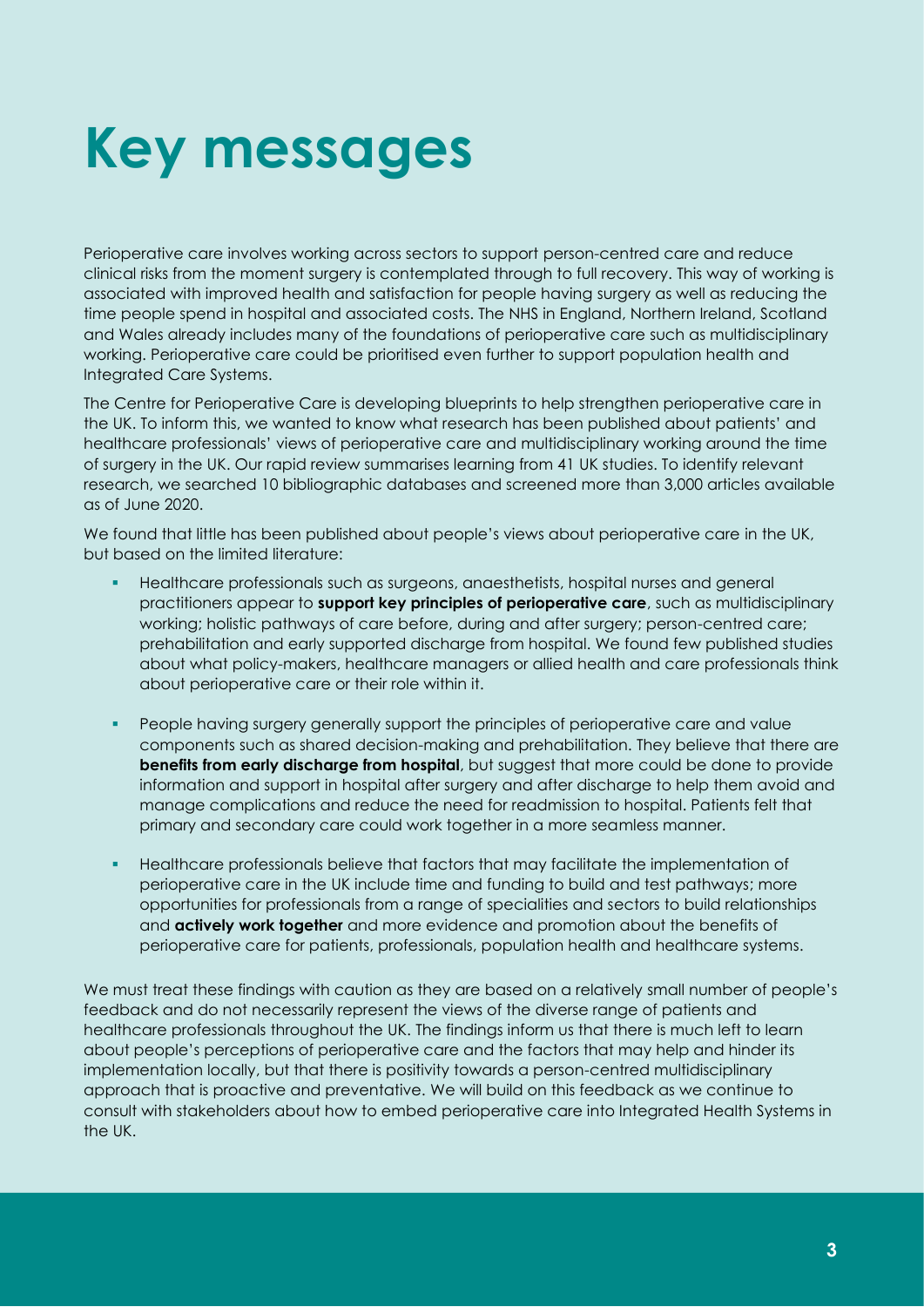## **Contents**

| Setting the scene<br>Perioperative care<br>Our review approach                                            | $\sqrt{5}$<br>5     |
|-----------------------------------------------------------------------------------------------------------|---------------------|
| Views about perioperative care<br>Perioperative approach<br>Components of care                            | 6<br>8              |
| Multidisciplinary care views<br>Multidisciplinary working<br>Multidisciplinary meetings<br>Other research | 2<br>12<br>13<br>13 |
| Views about integration                                                                                   | 14                  |
| Summary<br>Key points<br>Things to bear in mind                                                           | 15<br>15<br>16      |
| <b>References</b>                                                                                         |                     |

### Acknowledgements

The Centre for Perioperative Care (CPOC) is a cross-specialty centre dedicated to the promotion, advancement and development of perioperative care for the benefit of both patients and the healthcare community. We are led by the Royal College of Anaesthetists and work in partnership with patients and the public, the Royal Colleges of Child and Paediatric Health, Physicians, Surgeons, General Practitioners, and Nursing, the Association of Anaesthetists and health and social care practitioners and organisations across the UK.

This rapid review was undertaken for us by an independent organisation, The Evidence Centre. The review describes published research and does not necessarily reflect our views or those of The Evidence Centre.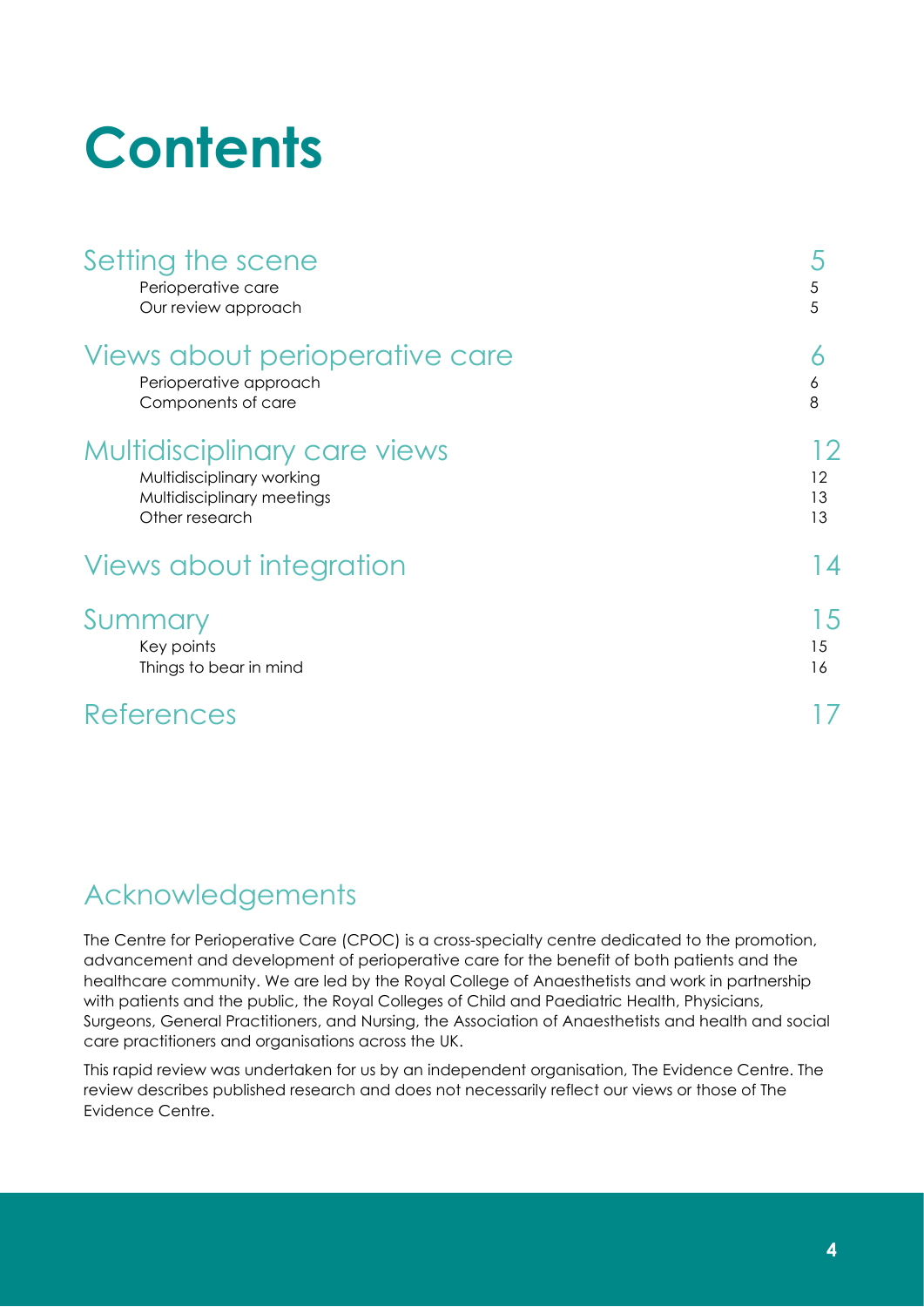# **Setting the scene**

## Perioperative care

This rapid review examines what people having surgery and healthcare teams think of perioperative care and multidisciplinary working around the time of surgery in the UK.

Around 10 million people have surgery in the UK each year and this number is growing. <sup>1</sup> The NHS in England, Northern Ireland, Scotland and Wales devotes significant resources to supporting people before, during and after surgery. Good pathways of care around the time of surgery can enhance people's satisfaction and health outcomes and ensure that health services are efficient and costeffective. 2,3,4,5

Perioperative care focuses on providing integrated, multidisciplinary, patient-centred care from the moment surgery is contemplated through to full recovery. Perioperative care has many components including multidisciplinary teams working together, shared decisions between patients and professionals, supporting people to be as fit and ready for surgery as possible and helping people to recover after their operation.

The Centre for Perioperative Care is developing resources to help health systems strengthen perioperative care. We wanted to know what people in the UK think about current perioperative and multidisciplinary surgical care so we rapidly reviewed research to see what has been published about this. This will help us understand what is already known about this topic and identify any gaps that we may need to fill as part of our quest to strengthen perioperative care in the UK.

### Our review approach

Our rapid review examined the question:

**How is perioperative care and multidisciplinary surgical working perceived by frontline teams, managers and patients in the UK?** 

We searched 10 bibliographic databases for UK research studies of any design or quality published between January 2000 and June 2020. <sup>1</sup>

We screened 3,228 potential articles. Studies were eligible if they included empirical data about people's views about perioperative care, multidisciplinary working related to the surgical pathway or integrated systems in the UK. We did not include opinion pieces published without empirical data.

We included 41 studies that met our criteria. We summarised themes from the studies narratively.

Although we searched extensively for research, this is not a systematic review as we did not seek to include and quality assess every relevant study ever published about these topics. Studies of specific interventions may also collect feedback from professionals or patients, but we did not extensively screen these studies because individual interventions were not the focus of our review.

<sup>1</sup> The databases were CABI (multiple databases) Cochrane Library, EBSCO (multiple databases), Embase, Google Scholar, Ingenta Connect, Medline, Mendeley, Scopus and Web of Knowledge (multiple databases).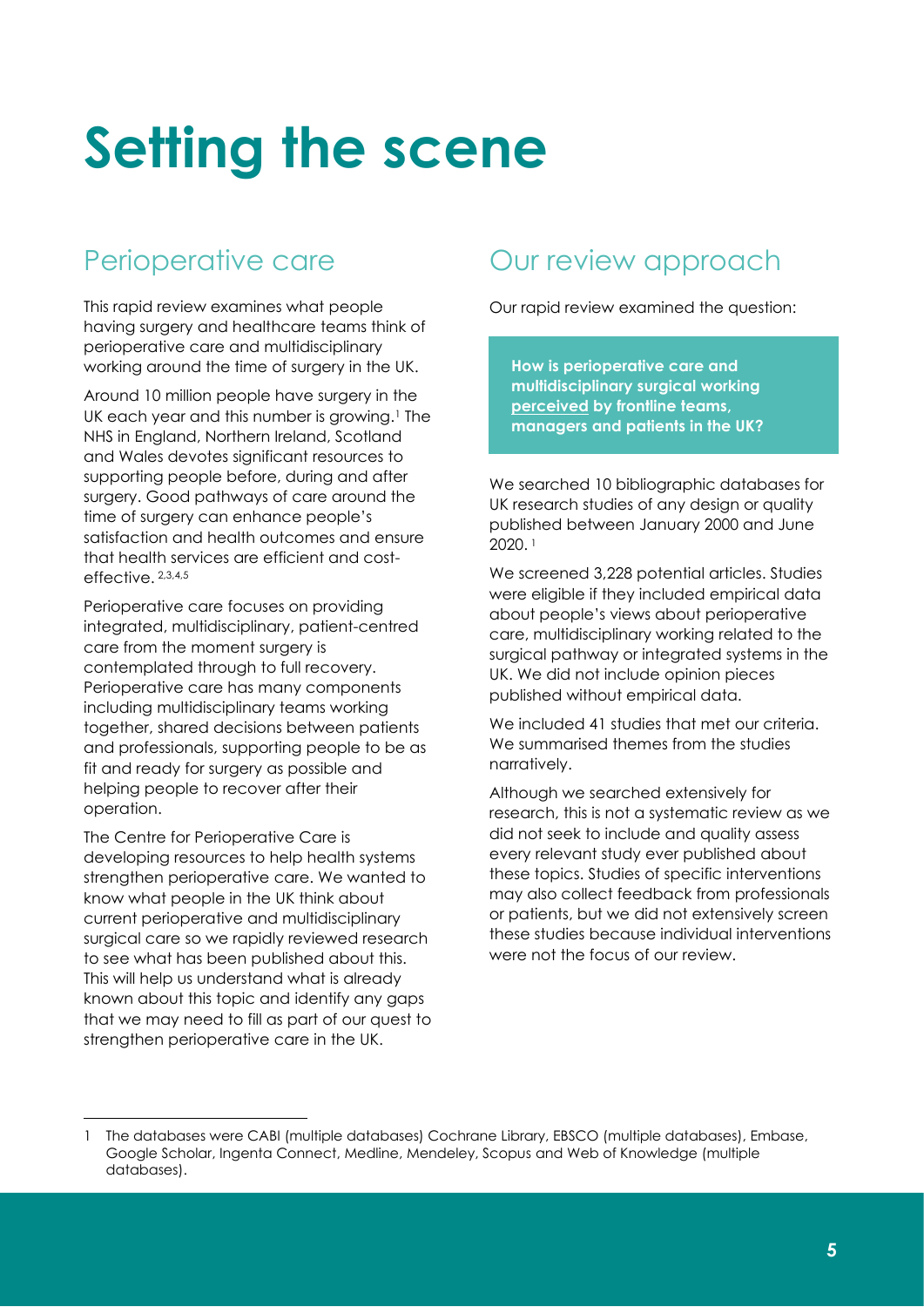## **Views of perioperative care**

This section summarises the perceptions of patients and professionals about perioperative care in general or opinions about specific components of perioperative care. Knowing what people think of perioperative care is important because the views of professionals and patients may influence how easy it is to implement such pathways and the extent to which people having surgery will favour and adopt initiatives suggested to them.

## Perioperative approach

We found nine UK studies about what patients or professionals think of the concept of perioperative care in general. The limited number of studies may be because it is difficult to define perioperative care as a distinct entity, because this is an emerging concept and/or because researchers may not publish the findings of interviews, surveys or focus groups conducted to support organisational development or to progress specific internal priorities.

#### **Views of people having surgery**

Some UK research has suggested that people having surgery or their family members may have different priorities than health professionals when thinking about the elements of surgical care.<sup>6</sup> We identified only a small number of studies examining what patients think of the concept of perioperative care.

The limited evidence in this area is emphasised by a systematic review that found a paucity of research in the UK and elsewhere about patient experience and attitudes towards perioperative care pathways,<sup>7</sup> though most international studies have found positive patient satisfaction with perioperative pathways.

The limited UK feedback from patients appears largely positive about the premise of perioperative care, whilst acknowledging the potential for ongoing development in practice.

For instance, people in Scotland completed surveys before and after they had major surgery. Surgeons, anaesthetists and nurses experienced in delivering enhanced recovery protocols (perioperative care pathways) also shared their views. This study also included patients and professionals from Norway and The Netherlands. Both patients and healthcare professionals thought that the principles of perioperative care were valuable. They said that most components of perioperative care were equally important, and both patients and professionals tended to prioritise interventions that would relieve pain and nausea after surgery.<sup>8</sup>

Researchers from England suggested that analyses of perioperative pathways often focus on clinical outcomes rather than exploring patient experience. To address this gap, they interviewed 20 people before and six weeks after surgery as part of a trial of a perioperative pathway. Patients viewed the pathway positively and felt motivated by having milestones to aim for. They thought that recovery from surgery largely began at home so were happy with early discharge, but had some concerns about being discharged early from hospital. Those who did not meet milestones or were readmitted to hospital believed they had 'failed'. The researchers concluded that whilst perioperative care pathways can have many benefits, patient expectations and experiences can be complex and patients can have concerns about the perioperative pathway process.<sup>9</sup>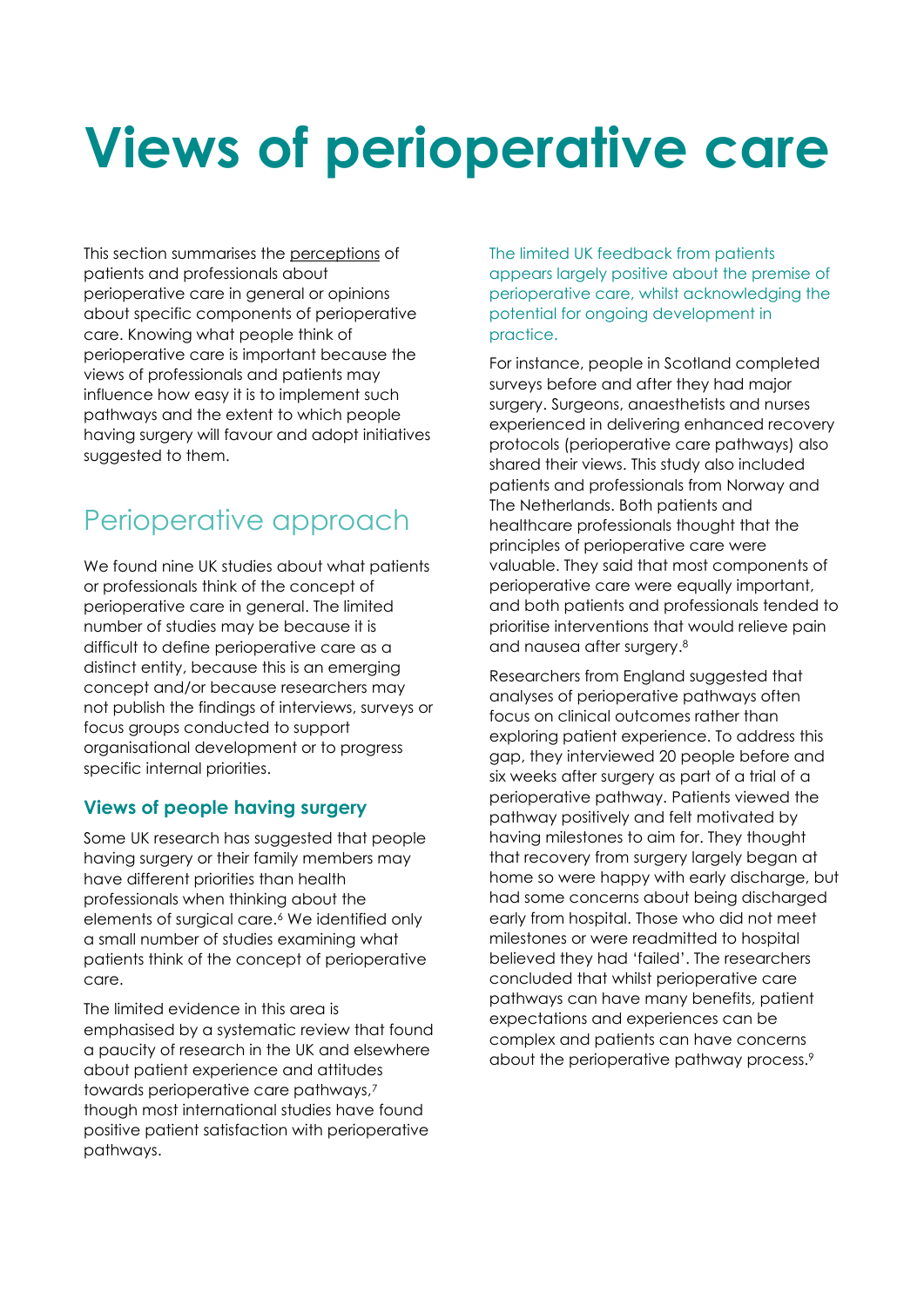Elsewhere in England, people who had recently had surgery took part in focus groups to talk about their experience of the surgical journey from the decision to operate through to hospital admission, discharge and recovery. Although this study was not explicitly focused on the concept of perioperative care, it explored elements of the care pathway that were most important to patients. Patients said that developing the following things would enhance their experience around the time of surgery: waiting times; better information and preparation; encouragement to be proactive in asking questions and making decisions; being treated with dignity and respect; and ongoing support and continuity of care. The researchers suggested that it should be a priority to provide appropriate and timely information to people considering or planning surgery and ensuring that ongoing support and advice is easily accessible. These types of elements are often included in perioperative care pathways.<sup>10</sup>

#### **Views of health professionals**

Research about the views of UK health professionals has similar trends, with broadly positive views about the concept of perioperative care and suggestions about factors that may help and hinder implementation.

A recent survey of 758 UK anaesthetists explored their opinions about the vision for perioperative care set out in 2014 by the Royal College of Anaesthetists. Two thirds considered themselves to be a 'perioperative doctor' (64%). Two thirds said they had changed local services in response to the Royal College's vision. Three quarters thought that anaesthetists should lead the development of perioperative care. They viewed time and insufficient training as key barriers to developing perioperative care. The researchers concluded that it may facilitate the implementation of perioperative care to increase professionals' exposure to the concept of perioperative care, targeted education and training and more collaborative working with other specialties.<sup>11</sup>

In England, 26 healthcare professionals implementing an integrated perioperative pathway were interviewed. The Enhanced Recovery After Surgery Programme introduced by the Department of Health in England more than a decade ago has a sound evidence base, but uptake was low. Interviews across a range of disciplines found that perioperative care was deemed positively, but there were some structural and functional challenges with implementation including:

- **•** frontline staff and managerial resistance to change
- lack of buy-in from relevant stakeholders
- contrasting ward cultures
- lack of visibility of perioperative care
- a fear that standardisation may reduce the level of personalised patient care
- lack of time or resources to provide information to patients
- and perceived poor taste of nutritional drinks used as part of preoperative preparation

Factors thought by these professionals to support the implementation of perioperative care pathways in England included:

- clear alignment with evidence-based practice and drawing on the evidence-base of other specialities
- staff education about perioperative care
- patient involvement and education
- standardising practice across multiple centres and teams
- strong multidisciplinary teamwork
- regular perioperative pathway meetings
- a pre-operative assessment unit
- devoting resources to obtaining Commissioning for Quality and Innovation (CQUIN) funding
- robust data collection and feedback to support improvement<sup>12</sup>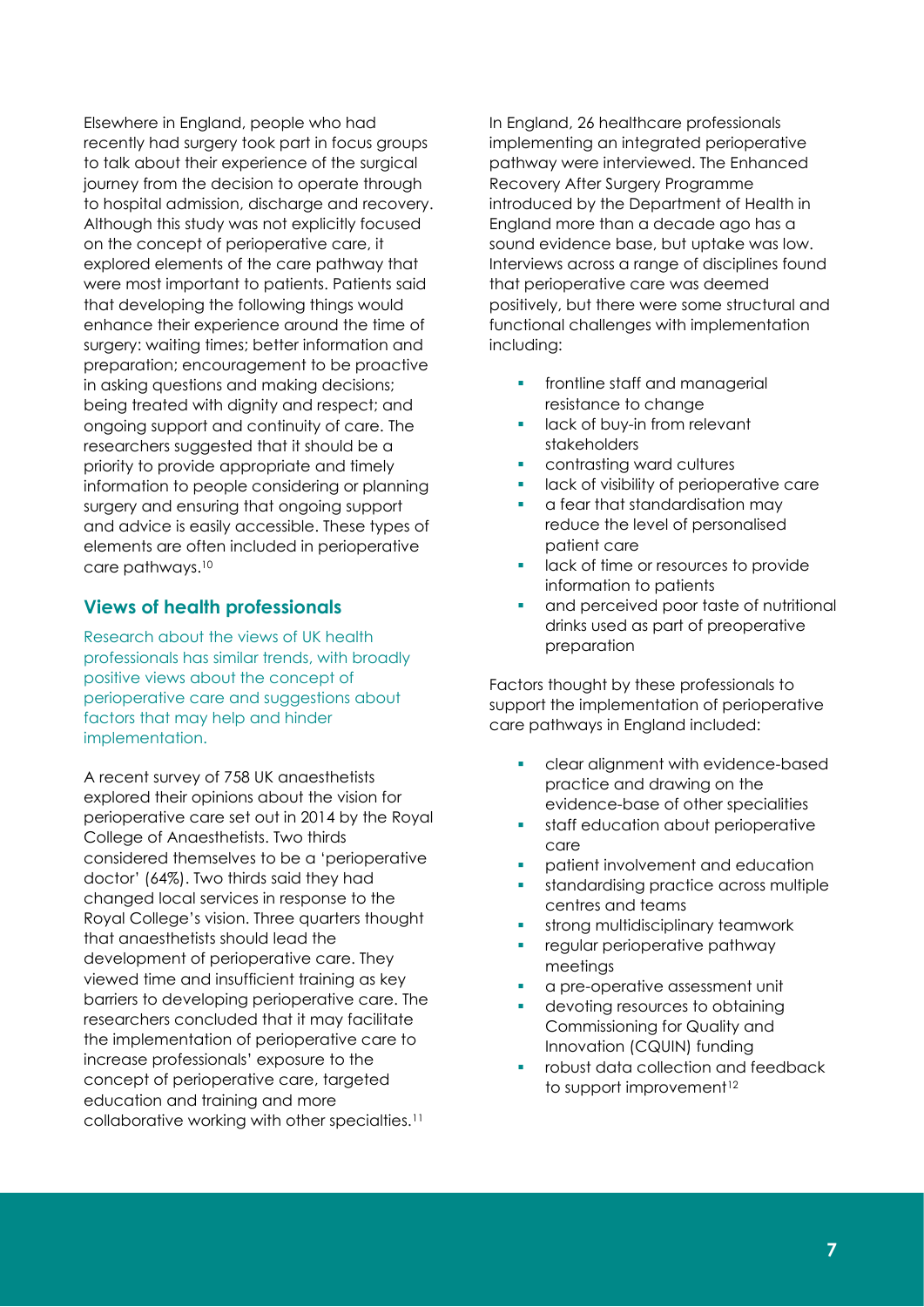Other researchers in England sought to understand the motivations of 'early adopters' of perioperative care by reviewing 139 applications for a Masters programme in perioperative medicine. Applicants included consultant anaesthetists, anaesthetic trainees, doctors from other specialities and a small number of nurses. Applicants believed that perioperative care was a multidisciplinary speciality that would result in better patient care. They wanted further training because they believed that perioperative care represented the future of practice for anaesthetists and they wanted to better lead local developments.<sup>13</sup>

A survey of UK colorectal surgeons found that they supported the concepts of perioperative care pathways and that they reported implementing elements such as preoperative information and assessment and early initiation of fluids and food after surgery. Most were not undertaking carbohydrate loading prior to surgery.<sup>14</sup>

Another survey of 82 professionals from the UK and Ireland found that only fewer than half implemented elements of the perioperative care pathway such as smoking cessation support, the period for fluid fasting and malnutrition screening. Perceived barriers were staffing levels, lack of consistent teamwork, limited resources over weekends and reduced access to smoking cessation services.<sup>15</sup>

UK-wide surveys with around 2000 representatives from 20 patient organisations and 25 professional organisations invited people to share their opinions about priorities for perioperative care and anaesthesia research. Priorities included understanding what can be done to help people avoid chronic pain after surgery, what outcomes can be used to measure the success of perioperative care, how to improve recovery from surgery for elderly people, whether enhanced recovery programmes improve short and long-term outcomes, how preoperative exercise or fitness training may improve outcomes after surgery and how to improve communication between the teams looking after patients throughout their surgical journey.<sup>16</sup>

### Components of care

Perioperative care has many different components. We found 18 studies exploring patient or professional views about some of these components in the UK. Most of these were somewhat tangential to the focus of our review but they are reported here to show the type of research that has been published about perceptions in the UK.

#### **Shared decision-making**

We found a small number of studies about healthcare professionals' opinions about providing information or tools to support shared decision-making about surgery between patients and professionals.

A survey of 272 consultant surgeons in England found that eight out of ten thought that patient decision aids were a good idea to support shared decision-making (79%). The preferred approach of surgeons was to give people a booklet to take home containing information about their operation.<sup>17</sup>

In another part of England researchers tested an option grid to support shared decisionmaking with people where surgery was an option. Six clinicians were interviewed before and after using the tool with patients. Before using the tool, clinicians were concerned that using a decision support tool would increase the length of consultations, that patients would be resistant to being involved in decisions and that there may be 'information overload'. However, after using the tool the clinicians reported that this had changed their usual way of communicating and that it was feasible and helpful to integrate into practice.18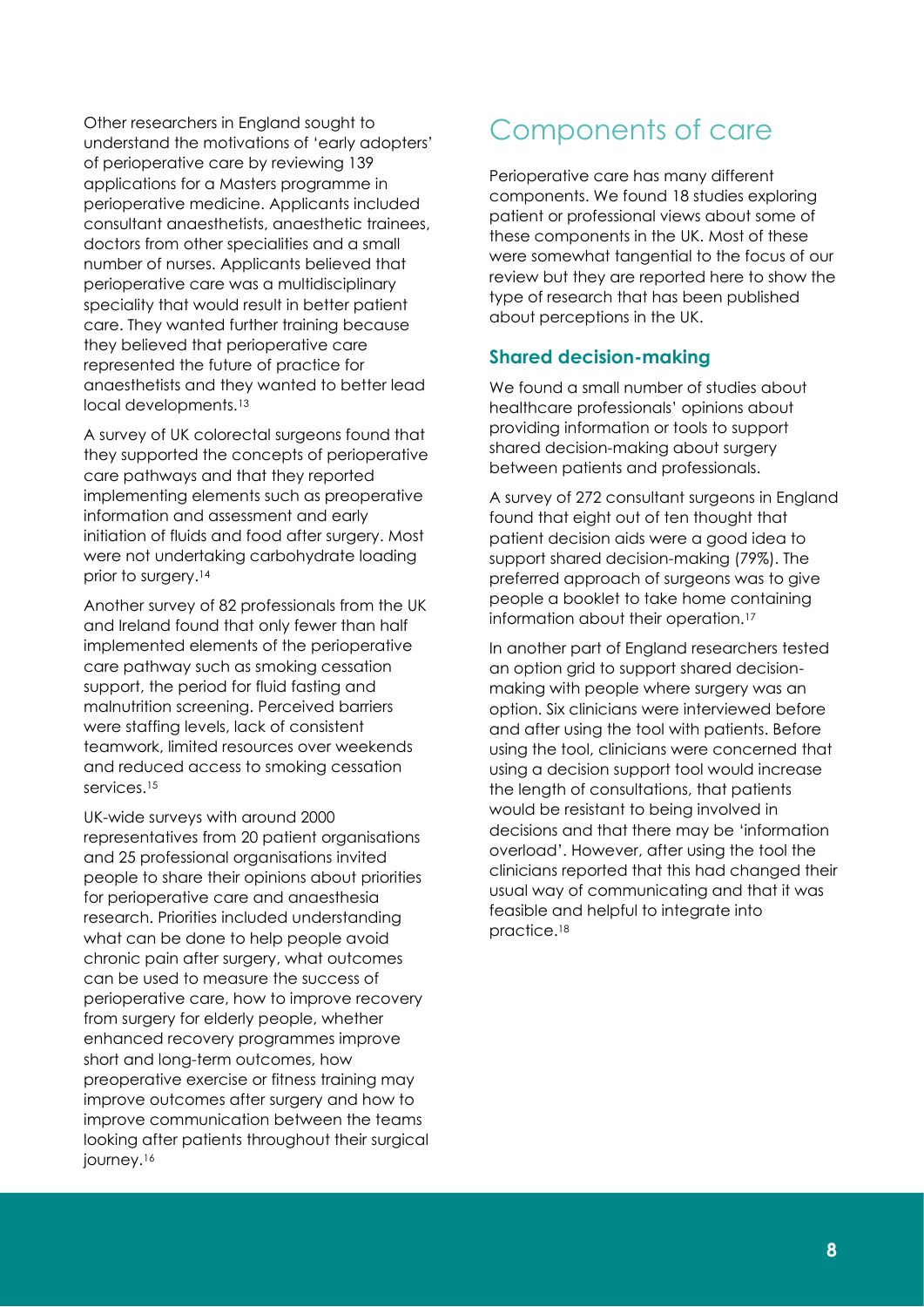#### **Information**

We also identified research about what patients and professionals think about the information provided to people before and after surgery.

In England 292 people were surveyed before their operation and again up to six months after surgery. Before surgery most patients were highly satisfied with the information they received but after surgery they were less satisfied with the amount of information provided. People who received information about things they could do to help themselves get well continued to have high satisfaction after surgery. People often said they wanted more information about aftercare and selfcare.<sup>19</sup>

In England 103 patients who were given a simplified patient information booklet about anaesthesia at a preadmission clinic were surveyed before surgery. Almost all said that they had read the booklet (96%) and found it helpful to some degree (99%). One third said that reading the booklet worried them (35%), but only 3% said that they discussed the information provided with the anaesthetist. The researchers concluded that although people having surgery like to receive information about the process of anaesthesia, it is important that such information is provided in an appropriate form, including enough detail to alleviate concerns.<sup>20</sup>

A survey of 134 randomly selected surgeons and anaesthetists in England found that more than half believed that the consent process for surgery may be inappropriate as people do not usually remember the information given to them (55%). The researchers suggested that whilst many surgeons and anaesthetists have positive attitudes to providing person-centred information, a significant proportion hold more paternalistic views, which may mean more training and support is needed to ensure patients get robust information to inform their decisions and preparation. 21

#### **Prehabilitation**

Prehabilitation involves supporting lifestyle and activity changes to improve people's health and readiness for surgery. This includes initiatives to target risk factors such as inactivity, smoking, weight and alcohol consumption, for example. Not only might prehabilitation help people prepare for surgery, but it also has the potential for general longer-term health benefits.22,23,24,25

#### **We found a small number of studies that suggested that the concept of prehabilitation may be valued by some patients and professionals in the UK.**

A survey of 299 people in England examined the health behaviours of people preparing for surgery and how motivated and confident they were to make changes to their lifestyles. 42% of people had health behaviours that might benefit from change. People said that it was a priority to increase physical activity, manage their weight and reduce alcohol consumption in order to be prepared for surgery. People perceived having surgery to be more of a motivator than general health benefits. Although people were motivated to make change, they were generally not confident that they would be able to achieve change. They reported being least confident about smoking cessation. The researchers concluded that patients' high desire to modify behaviours for short term surgical benefit meant that preoperative care was an important 'teachable moment' to support population health but that structured preoperative support was needed because people do not feel confident to make changes alone. 26

Thirty-four men undergoing cancer surgery and their partners took part in a prehabilitation intervention that included educational material, a self-management group seminar and physiotherapy instruction. Participants said that they valued prehabilitation, particularly the quality of information provided to support selfmanagement, opportunities to openly ask questions of multidisciplinary healthcare professionals and inclusion of partners.27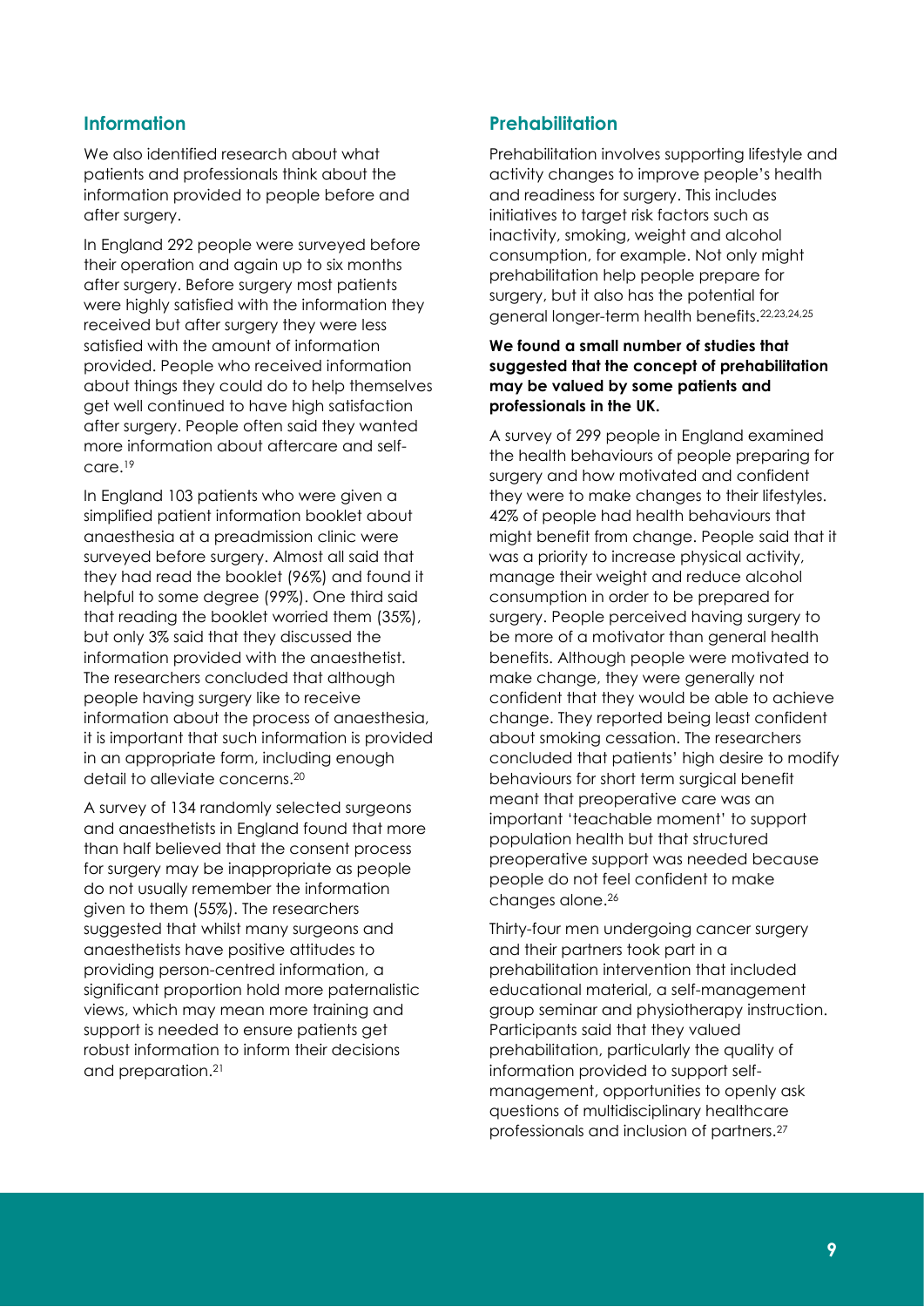A survey of 362 health professionals (most from the UK) helped to identify preferred elements of a care bundle to prevent postoperative pulmonary complications. Professionals said that they supported supervised exercise programmes and strength training before surgery as well as specific initiatives during and after surgery.<sup>28</sup>

#### **Assessment before surgery**

Some research has explored perceptions of how UK services assess people prior to surgery, either well before surgery to help people prepare for their operation or very close to the time of surgery to review clinical indicators.

A survey of patient satisfaction with preoperative assessment for general anaesthesia collected feedback from 275 people having day surgery in England. Overall people said they were satisfied with preoperative assessment, but they often said that they were not provided with sufficient preoperative information about their surgery, what they could do to prepare themselves or aftercare. Some reported anxiety and said they were not treated with a supportive attitude. The researchers suggested that preoperative assessment should pay attention to people's individual needs.<sup>29</sup>

Cardiopulmonary exercise testing is an exercise stress test that provides a noninvasive measure of functional capacity under stress. Such testing has been found to predict postoperative morbidity and mortality after major surgery. A survey of representatives of all NHS Trusts across the UK found that professionals were concerned about variability in the interpretation and reporting of the tests, with most tests being undertaken by anaesthetists and limited external validation of results.<sup>30</sup>

#### **Geriatric care pathways**

A survey in 2019 found that 81% of responding NHS Trusts in the UK had geriatrician-led perioperative care services for older surgical patients compared to less than one third in 2013. Clinical leads believed that barriers to further developing perioperative care included workforce and funding. Multidisciplinary collaboration was believed to have increased, as evidenced by one third of teams holding joint audit meetings (33% up from 21%) and developing guidelines collaboratively (31% up from 17%). However, professionals felt that further work was needed in these areas. There was considerable variation across the UK and the researchers suggested that developing a national network may facilitate wider adoption of geriatric perioperative care.<sup>31</sup>

In the earlier 2013 survey, clinical leads for geriatric medicine in acute NHS trusts throughout the UK said there was an appetite to provide geriatrician-led services to older surgical patients, but most services were reactive. At that time, only around 10% of Trusts provided geriatric preoperative assessment, with the same proportion providing risk assessment or preoperative optimisation. Clinical leads believed that barriers to establishing perioperative geriatric medicine services included funding, workforce issues and a lack of multidisciplinary collaboration.<sup>32</sup>

#### **Postoperative care and discharge**

A survey with 710 consultant surgeons from across the UK found that only one third felt that postoperative patients were receiving appropriate amounts of water, sodium and potassium, though this study was almost two decades old. Surgeons believed that that problem-orientated ward rounds, written guidelines and discussion of patient scenarios may help to educate other staff about evidence-based postoperative care.33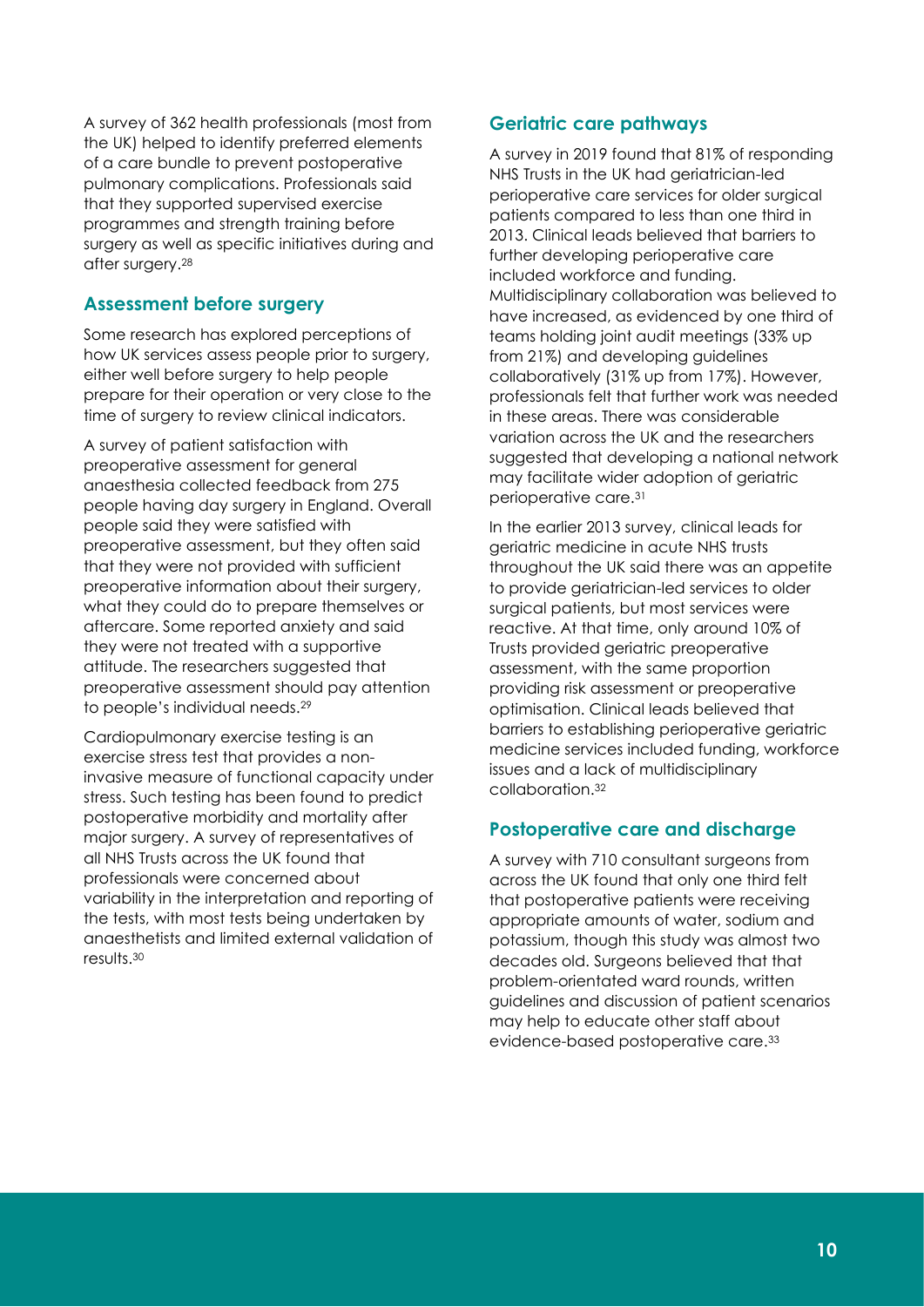In depth interviews with 16 nurses working in inpatient surgical areas in the UK found that these nurses tended to uncritically adopt a medicalised model, focus on technical aspects of postoperative management and treat pain after surgery as something 'normal'. The researchers suggested that based on the nurses' feedback, there may be scope to improve person-centred care and the extent to which more holistic postoperative care is seen as the norm.<sup>34</sup>

Good preparation for discharge may involve providing patients with information about selfmanagement and how to access ongoing as well as communication with primary care services. Interviews with 30 people undergoing surgery in England found that patients thought that more could be done to prepare them for discharge or to support same day discharge. This included providing more timely information after the procedure and more details about when people could expect to resume their usual activities. Some said that their mental health and body image was affected after surgery due to swelling, bruising or skin discolouration and they would value more help with what to do about this.<sup>35</sup>

#### **Workforce development**

We found a small number of studies where health professionals shared their views for areas of staff development or training that may support the implementation of perioperative care.

Many UK hospitals now employ a local lead for perioperative care. A survey of 86 of these leads found that nine out of ten wanted more support and training in shared decisionmaking. The top five topics that leads prioritised for support were shared decisionmaking, perioperative team development, frailty screening and management, predicting postoperative morbidity and collaboration with primary care.<sup>36</sup>

In Northern Ireland 106 surgical and medical nurses provided feedback about their confidence in caring for people with cancer. Self-perceived educational needs included more knowledge and skill sin psychosocial care, communication, treating adverse effects of treatment and pain management.<sup>37</sup>

Some suggest that a component of good perioperative care involves using data and regular review to continuously improve surgical care.<sup>38,39</sup> Healthcare teams have suggested that this may be an area for ongoing development in the UK. For instance, in England interviews with surgeons and trainees and observation of surgical cases suggested that debriefing after surgery did not happen as frequently or in as much depth as it could. There was a mismatch between what surgeons thought was good practice and what occurred day to day. Hospital and team culture were viewed as significant barriers to debriefing.<sup>40</sup>

A children's hospital in England reviewed surgical ward rounds used to support team learning and postoperative care. 16 members of the surgical team. 30 ward nurses and 38 children and their parents provided feedback. Members of the surgical team were more positive about ward rounds than nurses or patients and parents. Nurses thought that rounds should be altered to improve patient care and parents were concerned about their children feeling anxious and the confidentiality of the information.41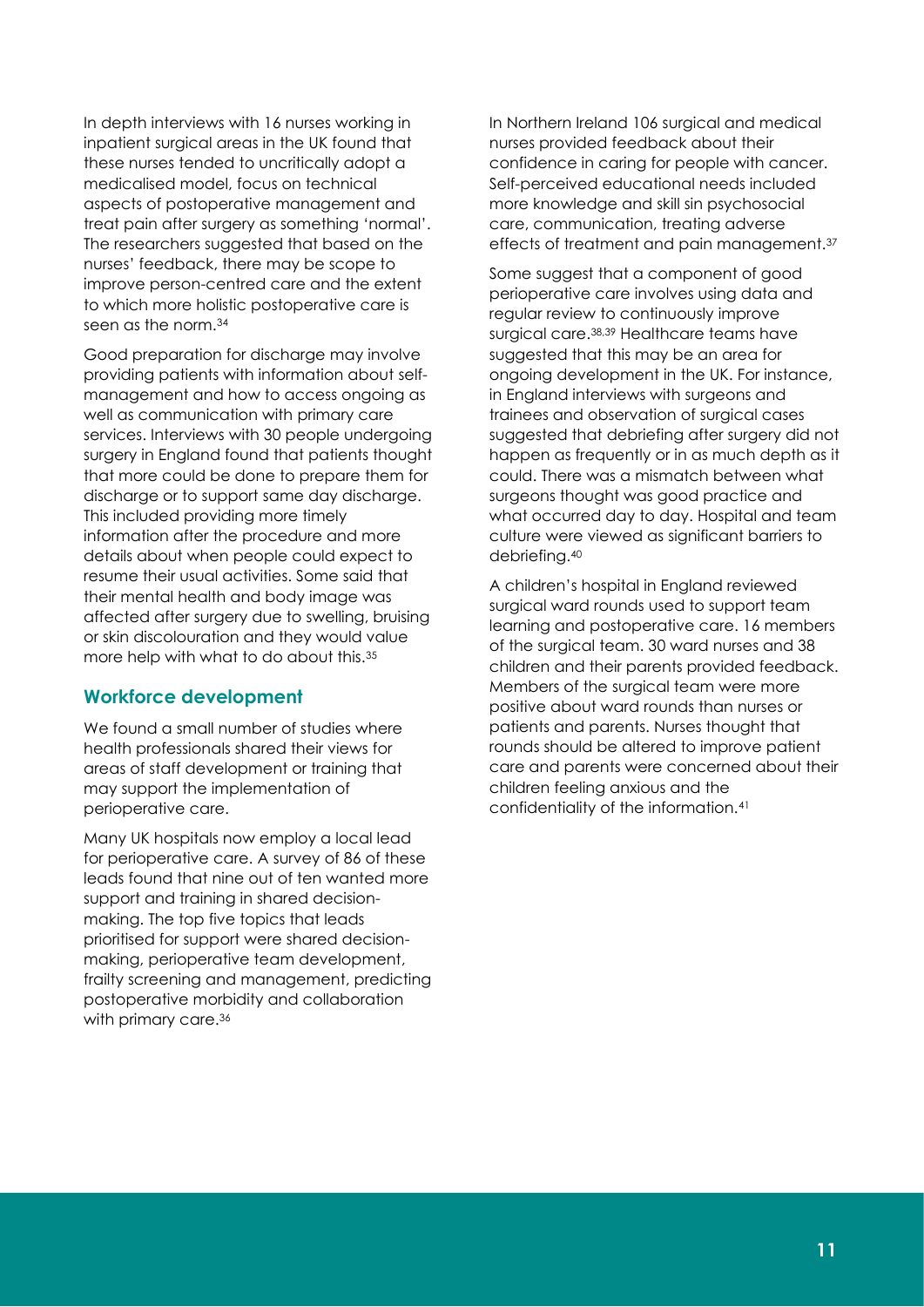# **Multidisciplinary care views**

Multidisciplinary working, whereby health professionals from a range of disciplines work together, is a cornerstone of perioperative care. We looked for studies of opinions about multidisciplinary working related to surgery in the UK, regardless of whether the research focused on perioperative care. We found 11 studies about people's views of multidisciplinary working around the time of surgery in the UK. We did not include studies of the implementation of multidisciplinary initiatives, only people's opinions.

### Multidisciplinary working

Some studies focus on health professionals' perceptions of the extent of multidisciplinary working. For example, a survey of surgeons in England identified concerns about a lack of multidisciplinary approaches to support patients. 42

A survey in Scotland included 352 consultant surgeons, trainee surgeons and theatre nurses. Participants were generally positive about teamwork within the operating theatre, but surgeons had more positive views about the quality of surgical leadership and communication. 43

In a UK-wide study, researchers surveyed 157 surgery trainees about the extent to which they felt prepared to support older people having surgery, including preoperative assessment and closer collaboration with geriatricians. Nine out of ten trainees supported close collaboration with geriatric medicine and shared care of complex older people (94%). They often thought that collaboration between surgery and geriatric medicine was inadequate (68%). The trainees did not feel well prepared to look after older people or to work collaboratively with geriatricians. They wanted more geriatric medicine in the surgical curricula (89%).<sup>44</sup>

In another study of surgical trainees' views, researchers explored the extent of multidisciplinary working in surgical morbidity and mortality review meetings in Scotland. 25 trainees from across 15 general surgery units provided feedback. Trainees believed that multidisciplinary working was worthwhile but not routinely implemented. There was wide variation in the frequency of multidisciplinary meetings and their approach between units. Fewer than half included foundation-level trainees and only one was attended by nursing staff.<sup>45</sup>

A survey of 65 hospital doctors in England sought to understand why people with COPD were not being considered for a specific type of surgery. 70% said that they did not have a specific multidisciplinary team with which to discuss patient management.<sup>46</sup>

In England there is a rapid referral system for people with suspected cancer. Feedback from 27 GPs and 15 head and neck surgeons found that professionals thought that prereferral communication between primary and secondary care could be improved to support joint working, including more education for general practitioners.47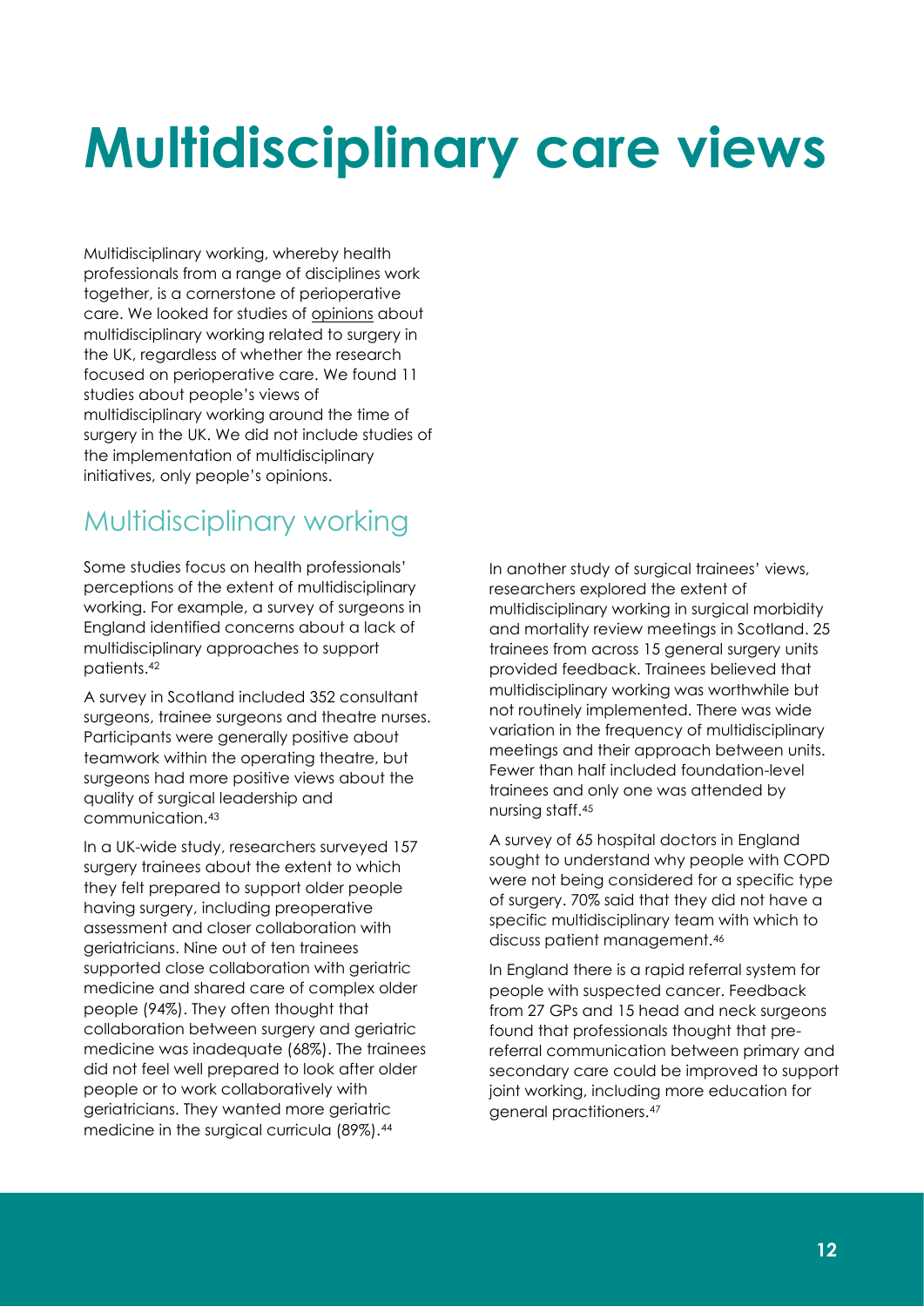### Multidisciplinary meetings

Other studies have explicitly explored opinions about multidisciplinary team meetings, whereby professionals from different specialities come together to discuss individual patient cases.

A survey with 136 surgeons across the UK involved in multidisciplinary meetings found that in many centres not all patients with breast cancer were discussed before surgery. Surgeons suggested that multidisciplinary team meetings could be improved by including a wider range of disciplines, holding meetings during protected sessions, giving professionals time to prepare for meetings and allocating a designated co-ordinator. 48

A national survey of 1145 members of cancer multidisciplinary team meetings in England (including surgeons) found wide variation in professionals' perceptions of how these meetings were run and the extent to which they supported patient-centred decisionmaking. Professionals said that preparation for and organisation of multidisciplinary team meetings could be more structured.<sup>49</sup>

Some research has explored patient involvement in multidisciplinary team meetings (which may include discussions about surgery). For instance, feedback collected by a cancer charity in England found that patients reported distress at not feeling involved or represented at multidisciplinary team meetings. Patients said there was a lack of communication about how decisions were made and they did not know who to approach for answers to their questions.<sup>50</sup>

### Other research

Some studies have asked patients whether it is acceptable for them to be supported by various types of professionals, such as nurses or allied health professionals. For instance, in a study in England appropriately trained nurses undertook pre-operative assessment instead of a junior doctor. Having appropriately trained nurses leading the pre-operative assessment was acceptable to patients, though there was no evidence that having nurses instead of junior doctors in this role improved communication between senior medical staff and those carrying out preoperative assessments. This study was almost two decades old.<sup>51</sup>

A UK-wide survey of 505 consultants, other doctors, trainees and surgical nurse practitioners explored ways to improve the working environment for safe surgical care. Professionals expressed common themes, regardless of their discipline. They believed that a lot could be done to restructure the workforce to provide more integration and continuity without increasing costs. Whilst participants thought that more staff were needed, they also suggested that building team unity and cohesion rather than what they believed was a siloed and hierarchical system, could improve surgical processes and patient experience, as well as staff experience. A lack of resources was cited as a key barrier to improving the efficiency of the surgical team.<sup>52</sup>

Perioperative care pathways may include a facilitator to support patients to adhere to recommended initiatives. In the UK this role is often undertaken by a nurse. UK nurses' opinions were sought about the role of the perioperative care pathway facilitator. Patient education, staff education, supporting patients throughout the pathway and collecting data were viewed as important components.53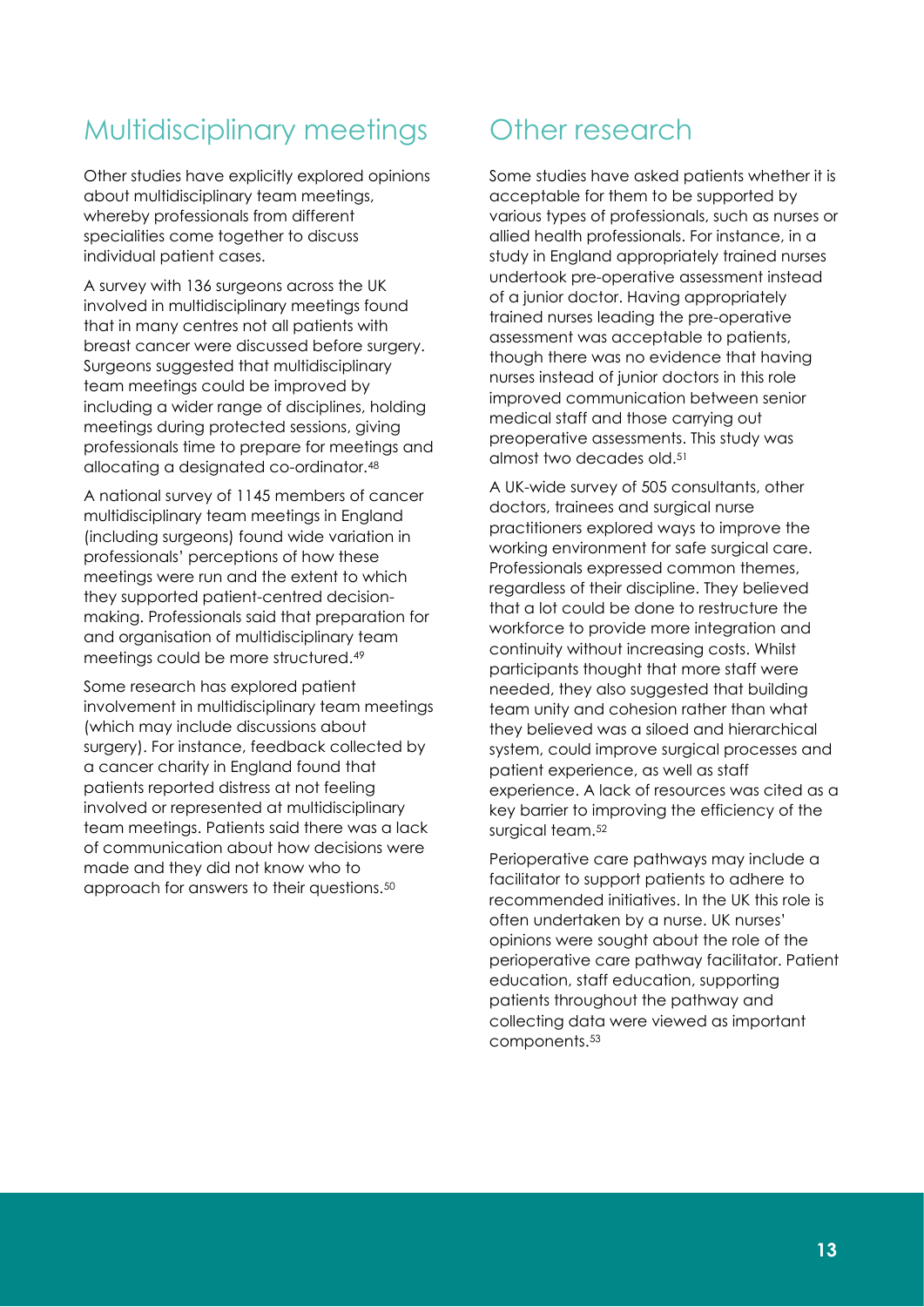## **Views about integration**

This section summarises research about people's perceptions of integrated systems of working in the UK.

Integrated Care Systems and Accountable Care Organisations are relatively new in the UK.54,55 The broad remit is for organisations to work together across the health and care sectors to provide more streamlined and efficient patient care, with shared resources. 56 Integrated Care Systems devolve the responsibility for the planning and delivery of health and social care services to local healthcare providers in partnership with local government, social care, primary care networks and the voluntary sector. This new way of working could provide an opportunity to better integrate perioperative care across the entire pathway.<sup>57</sup>

We did not identify any studies about the views of patients or professionals related to integrated systems specifically linked to surgery in the UK, though there are descriptive examples of how Integrated Care Systems are implementing components of perioperative care locally. 58

We summarise here learning from two studies about perceptions of integrated systemsworking more generally in the UK (not specific to surgery and not focused on examples of implementation or outcomes).

One study in England included interviews and telephone surveys about the work of Clinical Commissioning Groups (CCGs) and factors that helped or hindered the development of integrated care systems. Policy makers, general practitioners and CCG managers and staff provided feedback.

Participants had mixed views about the value of new collaborative service models and Sustainability and Transformation Partnerships. There was perceived to be a lack of understanding of the roles of different sectors. Whilst there were examples of collaborations in some areas, in general this was not translated into integration across wider footprints.<sup>59</sup>

Another study in England explored patients' views of integrated care. This was part of a pilot to integrate care across primary, acute, community, mental health and social care for people with diabetes and/or those aged 75 and over through care planning, multidisciplinary case reviews and information sharing. In total, 405 people who had an integrated care plan were surveyed. Patients perceived many benefits from the integrated care model, including increased patient involvement in decision-making, improved patient-provider relationships, better access to care and better communication between professionals. However, only one in five were aware that they had a care plan and of these only one third had a copy of their plan. The researchers concluded that integrated care approaches may improve the quality of patient experience, but that integrated working and care planning was a complex and technically challenging process that occurred more slowly than planned.<sup>60</sup>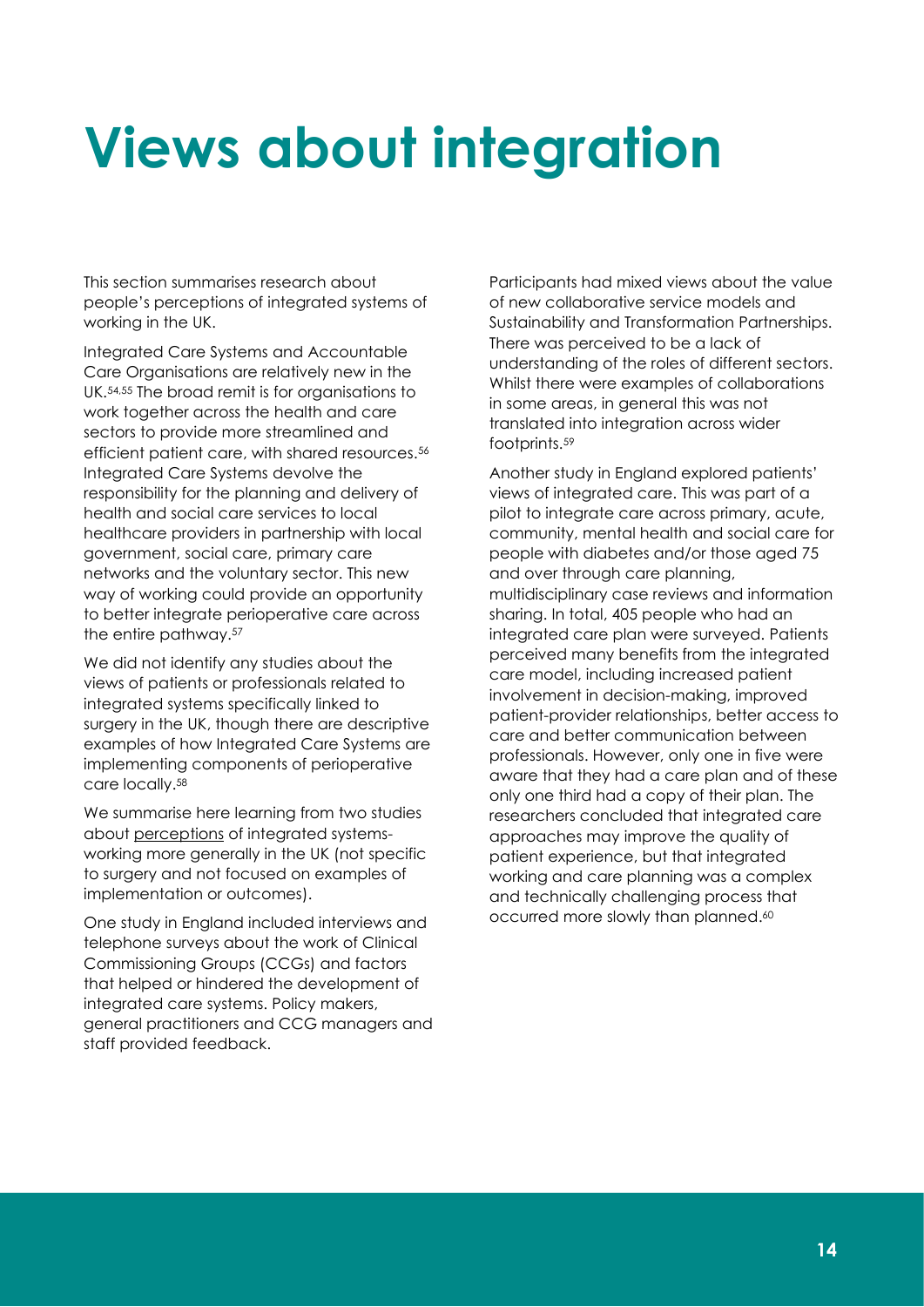## **Summary**

## Key points

Our rapid review identified 41 studies of some relevance to people's perceptions of perioperative care or multidisciplinary working in the UK, though some were on related topics, not specific to perioperative care.

We did not expect that a great deal would have been published about this so it was not a surprise that we found a limited amount of UKspecific information.

This may mirror international trends. For instance, a systematic review of research about health professionals' opinions of perioperative care pathways included 8 studies in six countries and four surgical specialities. It focused on health professionals' views before, during and after implementation of an enhanced recovery after surgery pathway. The review found that professionals perceived a resistance to change and described the importance of effective multidisciplinary team collaboration and communication to support the implementation of perioperative care. The reviewers concluded that staff attitudes towards perioperative care pathways tend to become more positive over time, as practices are embedded as part of usual care.<sup>61</sup>

Another systematic review of international studies focused on how patients perceive perioperative care pathways. Based on 11 studies, the reviewers concluded that providing information about the surgical journey helped patients feel secure and prepared for surgery, but patients said that they were provided with better information before surgery than afterwards. They reported being motivated to participate in their recovery process, but often found this challenging when they faced symptoms such as pain, nausea and weakness.

Patients in perioperative care pathway programmes wanted more consistency between pre- and postoperative information and support.<sup>62</sup>

Various other international studies are available about patients' and professionals' views about perioperative care. 63,64,65,66,67,68,69,70,71 The themes in international studies appear to be similar to the trends in UK studies.

Our rapid review fills a gap by compiling the (little) published data that exists about patient and professional perceptions of perioperative care and multidisciplinary working in surgery in the UK. The 'take away messages' from our review are:

- **Patients and professionals may broadly support the principles of perioperative care**, including person-centred care, multidisciplinary working and a holistic pathway approach.
- However, there may be **work to do in the UK to embed this vision** as routine practice. Many studies highlighted areas of care before, during and after surgery that patients and healthcare professionals believed could be further developed.
- Healthcare professionals believe that **factors that may facilitate the implementation of perioperative care**  in the UK include time and funding to build and test pathways; opportunities for professionals from a range of specialities to actively work together and more evidence and promotion about the benefits of perioperative care for patients, professionals, population health and healthcare systems.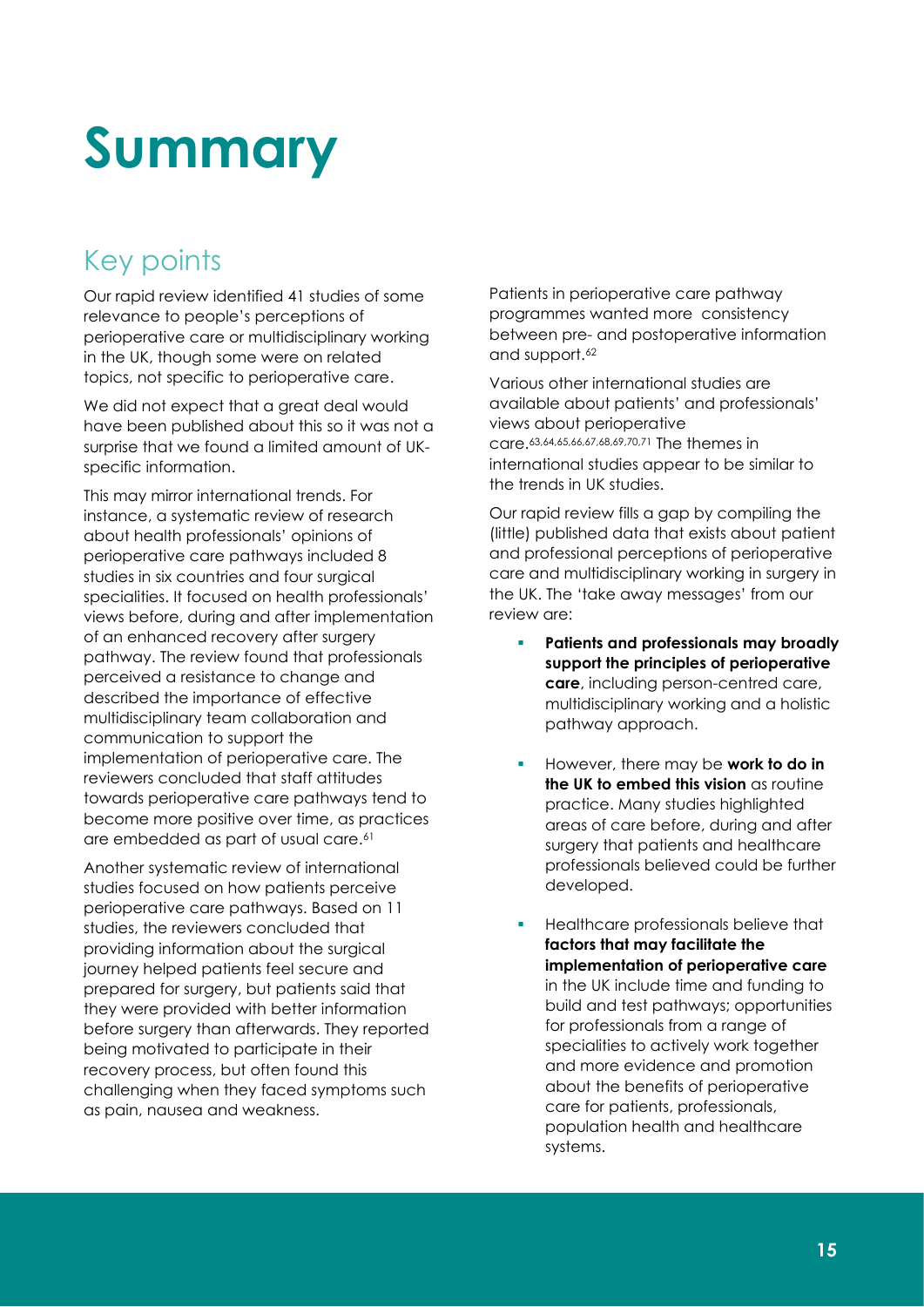### Things to bear in mind

The studies included comments about many different types of surgery and there were no differences identified between surgical specialities. However, most of the feedback from health professionals came from anaesthetists and surgeons. There was little published research about the views of nurses, allied health and care professionals, healthcare managers and policy makers.

We did not identify any studies setting out people's opinions about Integrated Care Systems in relation to surgery in the UK.

The studies we compiled represent research that has been formally published about people's views. These do not necessarily show the full picture as it is likely that unpublished research exists and people's views may change over time. We did not include studies about the outcomes of perioperative care or the way that it has been implemented – only people's opinions about it.

There are also many methodological issues with studies that collect people's feedback. They often have small samples and those who choose to take part in focus groups or surveys may not be representative of others. Many of the studies targeted professionals who may be well versed in and supportive of perioperative care rather than asking robust and generalisable questions to seek a diverse range of views. Furthermore, just because people say they perceive something to be a certain way does not mean that is what happens in practice. These caveats mean that it is important to treat the opinions summarised in this review with caution.

Even so, the overarching theme is one of positivity towards the potential for further multidisciplinary working and perioperative care.

As the NHS has adapted to respond to population health priorities and Integrated Care Systems, and then to addressing COVID-19, other views may have emerged about the importance of working collaboratively within teams and across sectors to provide patients with the best experience of care in the most cost-effective manner.

The Centre for Perioperative Care's work is guided by wide consultation and the priorities of our partners and stakeholders. Our rapid review has shown that there is much left to learn about how stakeholders in the UK view perioperative care, and this strengthens our resolve even further to actively seek feedback to guide our work.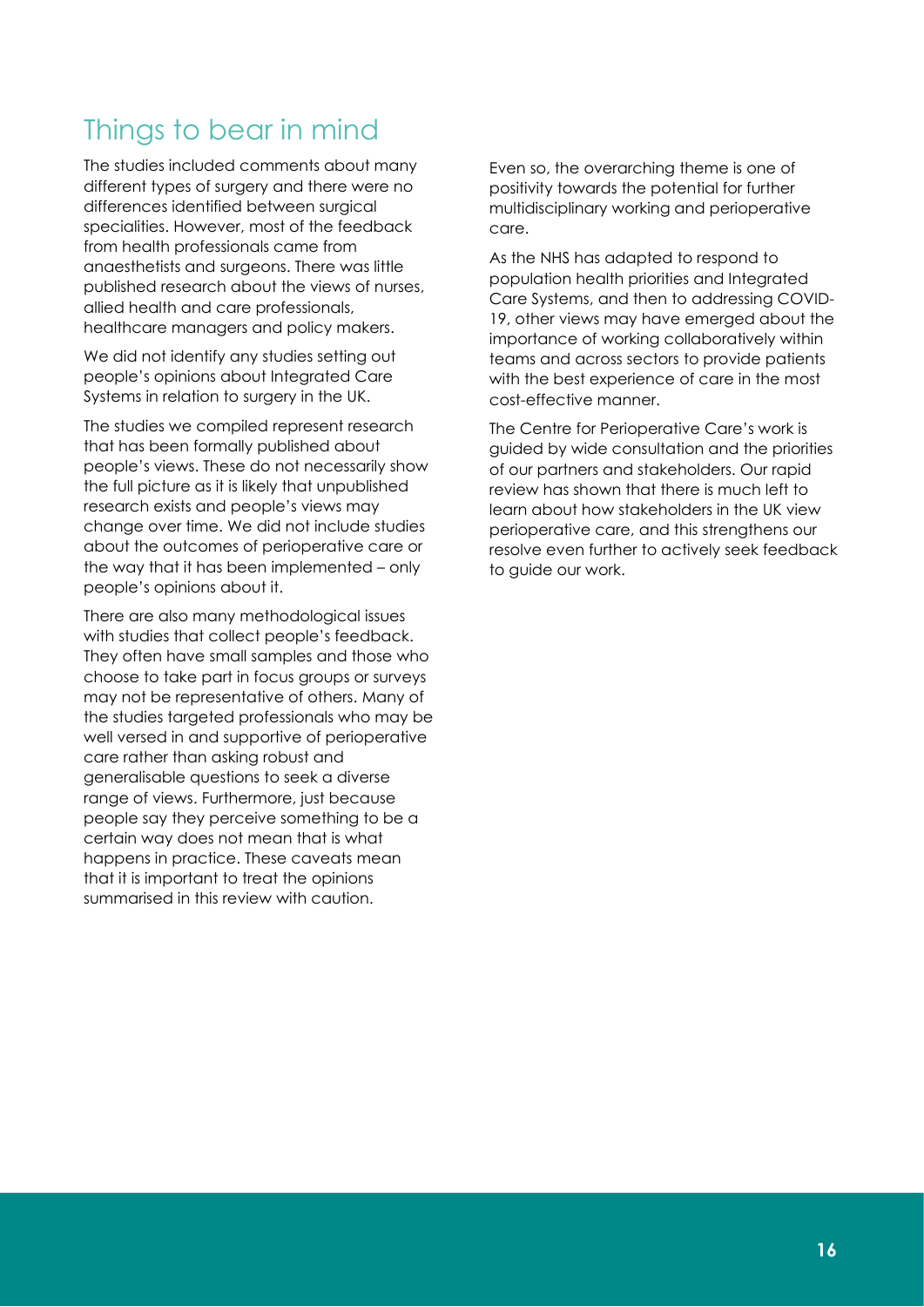## **References**

- 1 Abbott TEF, Fowler AJ, Dobbs TD, Harrison EM, Gillies MA, Pearse RM. Frequency of surgical treatment and related hospital procedures in the UK: a national ecological study using hospital episode statistics. BJA 2017; 119(2):249-57.
- 2 Lee Y, Yu J, Doumouras AG, Li J, Hong D. Enhanced recovery after surgery (ERAS) versus standard recovery for elective gastric cancer surgery: A meta-analysis of randomized controlled trials. Surg Oncol 2020;32:75- 87.
- 3 Siotos C, Stergios K, Naska A, Frountzas M, Pergialiotis V, Perrea DN, Nikiteas N. The impact of fast track protocols in upper gastrointestinal surgery: A meta-analysis of observational studies. Surgeon 2018;16(3):183-192.
- 4 Paton F, Chambers D, Wilson P, Eastwood A, Craig D, Fox D, Jayne D, McGinnes E. Initiatives to reduce length of stay in acute hospital settings: a rapid synthesis of evidence relating to enhanced recovery programmes. Southampton: NIHR Journals Library; 2014.
- 5 Treanor C, Kyaw T, Donnelly M. An international review and meta-analysis of prehabilitation compared to usual care for cancer patients. J Cancer Surviv 2018;12(1):64-73.
- 6 Gidman W, Elliott R, Payne K, Meakin GH, Moore J. A comparison of parents and pediatric anesthesiologists' preferences for attributes of child daycase surgery: a discrete choice experiment. Paediatr Anaesth 2007;17(11):1043-52.
- 7 Jones EL, Wainwright TW, Foster JD, Smith JR, Middleton RG, Francis NK. A systematic review of patient reported outcomes and patient experience in enhanced recovery after orthopaedic surgery. Ann R Coll Surg Engl 2014;96(2):89-94.
- 8 Hughes M, Coolsen MM, Aahlin EK, Harrison EM, McNally SJ, Dejong CH, Lassen K, Wigmore SJ. Attitudes of patients and care providers to enhanced recovery after surgery programs after major abdominal surgery. J Surg Res 2015;193(1):102-10.
- 9 Vandrevala T, Senior V, Spring L, Kelliher L, Jones C. 'Am I really ready to go home?': a qualitative study of patients' experience of early discharge following an enhanced recovery programme for liver resection surgery. Support Care Cancer 2016;24(8):3447-54.
- 10 Davis RE, Vincent C, Henley A, McGregor A. Exploring the care experience of patients undergoing spinal surgery: a qualitative study. J Eval Clin Pract 2013;19(1):132-8.
- 11 Partridge JSL, Rogerson A, Joughin AL, Walker D, Simon J, Swart M, Dhesi JK. The emerging specialty of perioperative medicine: a UK survey of the attitudes and behaviours of anaesthetists. Perioper Med 2020;9:3.
- 12 Herbert G, Sutton E, Burden S, Lewis S, Thomas S, Ness A, Atkinson C. Healthcare professionals' views of the enhanced recovery after surgery programme: a qualitative investigation. BMC Health Serv Res 2017;17(1):617.
- 13 Groves C, Whiteman A, Kumar G, Stephens R, Walker D. Early adopters of perioperative medicine: who are they and what motivates them? Br J Hosp Med 2017;78(11):642-6.
- 14 Arsalani-Zadeh R, Ullah S, Khan S, Macfie J. Current pattern of perioperative practice in elective colorectal surgery; a questionnaire survey of ACPGBI members. Int J Surg 2010;8(4):294-8.
- 15 Budacan AM, Mehdi R, Kerr AP, Kadiri SB, Batchelor TJP, Naidu B. National survey of enhanced recovery after thoracic surgery practice in the United Kingdom and Ireland. J Cardiothorac Surg 2020;15(1):95.
- 16 Boney O, Bell M, Bell N, Conquest A, Cumbers M, Drake S, Galsworthy M, Gath J, Grocott MP, Harris E, Howell S, Ingold A, Nathanson MH, Pinkney T, Metcalf L. Identifying research priorities in anaesthesia and perioperative care: final report of the joint National Institute of Academic Anaesthesia/James Lind Alliance Research Priority Setting Partnership. BMJ Open 2015;5(12):e010006.
- 17 Adam JA, Khaw FM, Thomson RG, Gregg PJ, Llewellyn-Thomas HA. Patient decision aids in joint replacement surgery: a literature review and an opinion survey of consultant orthopaedic surgeons. Ann R Coll Surg Engl 2008;90(3):198-207.
- 18 Elwyn G, Rasmussen J, Kinsey K, Firth J, Marrin K, Edwards A, Wood F.On a learning curve for shared decision making: Interviews with clinicians using the knee osteoarthritis Option Grid. J Eval Clin Pract 2018;24(1):56-64.
- 19 Oswald N, Hardman J, Kerr A, Bishay E, Steyn R, Rajesh P, Kalkat M, Naidu B. Patients want more information after surgery: a prospective audit of satisfaction with perioperative information in lung cancer surgery. J Cardiothorac Surg 2018;13(1):18.
- 20 Gillies MA, Baldwin FJ. Do patient information booklets increase perioperative anxiety? Eur J Anaesthesiol 2001;18(9):620-2.
- 21 Jamjoom AA, White S, Walton SM, Hardman JG, Moppett IK. Anaesthetists' and surgeons' attitudes towards informed consent in the UK: an observational study. BMC Med Ethics 2010;11:2.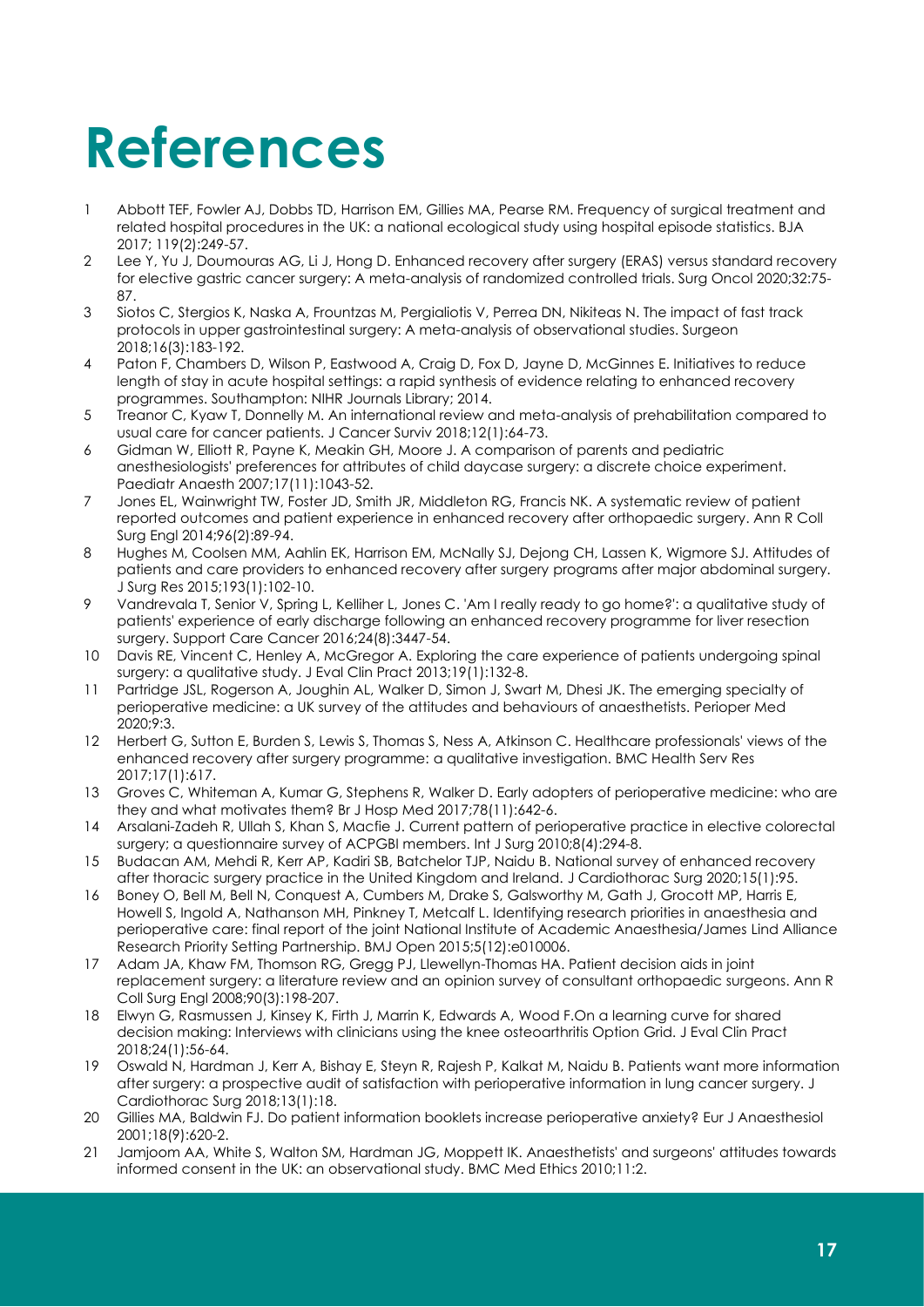- 22 Hughes MJ, Hackney RJ, Lamb PJ, Wigmore SJ, Deans DAC, Skipworth RJE. Prehabilitation before major abdominal surgery: a systematic review and meta-analysis. World J Surg 2019;43(7):1661-8.
- 23 Gillis C, Buhler K, Bresee L, Carli F, Gramlich L, Culos-Reed N, Sajobi TT, Fenton TR. Effects of nutritional prehabilitation, with and without exercise, on outcomes of patients who undergo colorectal surgery: a systematic review and meta-analysis. Gastroenterology 2018;155(2):391-410.e4.
- 24 Hijazi Y, Gondal U, Aziz O. A systematic review of prehabilitation programs in abdominal cancer surgery. Int J Surg 2017;39:156-62.
- 25 Luther A, Gabriel J, Watson RP, Francis NK. The impact of total body prehabilitation on post-operative outcomes after major abdominal surgery: a systematic review. World J Surg 2018;42(9):2781-91.
- 26 McDonald S, Yates D, Durrand JW, Kothmann E, Sniehotta FF, Habgood A, Colling K, Hollingsworth A, Danjoux G. Exploring patient attitudes to behaviour change before surgery to reduce peri-operative risk: preferences for short- vs. long-term behaviour change. Anaesthesia 2019;74(12):1580-8.
- 27 Paterson C, Primeau C, Pullar I, Nabi G. Development of a prehabilitation multimodal supportive care interventions for men and their partners before radical prostatectomy for localized prostate cancer. Cancer Nurs 2019;42(4):E47-53.
- 28 Griffiths SV, Conway DH, Sander M, Jammer I, Grocott MPW, Creagh-Brown BC. What are the optimum components in a care bundle aimed at reducing post-operative pulmonary complications in high-risk patients? Perioper Med 2018;7:7.
- 29 Fraczyk L, Godfrey H. Perceived levels of satisfaction with the preoperative assessment service experienced by patients undergoing general anaesthesia in a day surgery setting. J Clin Nurs 2010;19(19- 20):2849-59.
- 30 Reeves T, Bates S, Sharp T, Richardson K, Bali S, Plumb J, Anderson H, Prentis J, Swart M, Levett DZH. Cardiopulmonary exercise testing (CPET) in the United Kingdom-a national survey of the structure, conduct, interpretation and funding. Perioper Med 2018;7:2.
- 31 Joughin AL, Partridge JSL, O'Halloran T, Dhesi JK. Where are we now in perioperative medicine? Results from a repeated UK survey of geriatric medicine delivered services for older people. Age Ageing 2019;48(3):458-62.
- 32 Partridge JS, Collingridge G, Gordon AL, Martin FC, Harari D, Dhesi JK. Where are we in perioperative medicine for older surgical patients? A UK survey of geriatric medicine delivered services in surgery. Age Ageing 2014;43(5):721-4.
- 33 Lobo DN, Dube MG, Neal KR, Allison SP, Rowlands BJ. Peri-operative fluid and electrolyte management: a survey of consultant surgeons in the UK. Ann R Coll Surg Engl 2002;84(3):156-60.
- 34 Mackintosh-Franklin C. Registered nurses' personal responses to postoperative pain: a descriptive qualitative study. Pain Manag Nurs 2014;15(3):580-7.
- 35 Gilmartin J. Contemporary day surgery: patients' experience of discharge and recovery. J Clin Nurs 2007;16(6):1109-17.
- 36 Bougeard AM, Brent A, Swart M, Snowden C. A survey of UK peri-operative medicine: pre-operative care. Anaesthesia 2017;72(8):1010-15.
- 37 McCaughan E, Parahoo K. Medical and surgical nurses' perceptions of their level of competence and educational needs in caring for patients with cancer. J Clin Nurs 2000;9(3):420-8.
- 38 Wainwright TW, Gill M, McDonald DA, Middleton RG, Reed M, Sahota O, Yates P, Ljungqvist O. Consensus statement for perioperative care in total hip replacement and total knee replacement surgery: Enhanced Recovery After Surgery (ERAS(®)) Society recommendations. Acta Orthop 2020;91(1):3-19.
- 39 Low DE, Allum W, De Manzoni G, Ferri L, Immanuel A, Kuppusamy M, Law S, Lindblad M, Maynard N, Neal J, Pramesh CS, Scott M, Mark Smithers B, Addor V, Ljungqvist O. Guidelines for Perioperative Care in Esophagectomy: Enhanced Recovery After Surgery (ERAS(®)) Society Recommendations. World J Surg 2019;43(2):299-330.
- 40 Ahmed M, Sevdalis N, Vincent C, Arora S. Actual vs perceived performance debriefing in surgery: practice far from perfect. Am J Surg 2013;205(4):434-40.
- 41 Birtwistle L, Houghton JM, Rostill H. A review of a surgical ward round in a large paediatric hospital: does it achieve its aims? Med Educ 2000;34(5):398-403.
- 42 Schnitzbauer AA, Proneth A, Pengel L, Ansorg J, Anthuber M, Bechstein WO, Schlitt HJ, Geissler EK. Evidence-based medicine in daily surgical decision making: a survey-based comparison between the UK and Germany. Eur Surg Res 2015;54(1-2):14-23.
- 43 Flin R, Yule S, McKenzie L, Paterson-Brown S, Maran N.Attitudes to teamwork and safety in the operating theatre. Surgeon 2006;4(3):145-51.
- 44 Shipway DJ, Partridge JS, Foxton CR, Modarai B, Gossage JA, Challacombe BJ, Marx C, Dhesi JK. Do surgical trainees believe they are adequately trained to manage the ageing population? A UK survey of knowledge and beliefs in surgical trainees. J Surg Educ 2015;72(4):641-7.
- 45 Khine M, Leung E, McGregor JR. A survey of morbidity and mortality review meetings in the general surgical units of the West of Scotland. Scott Med J 2015;60(4):244-8.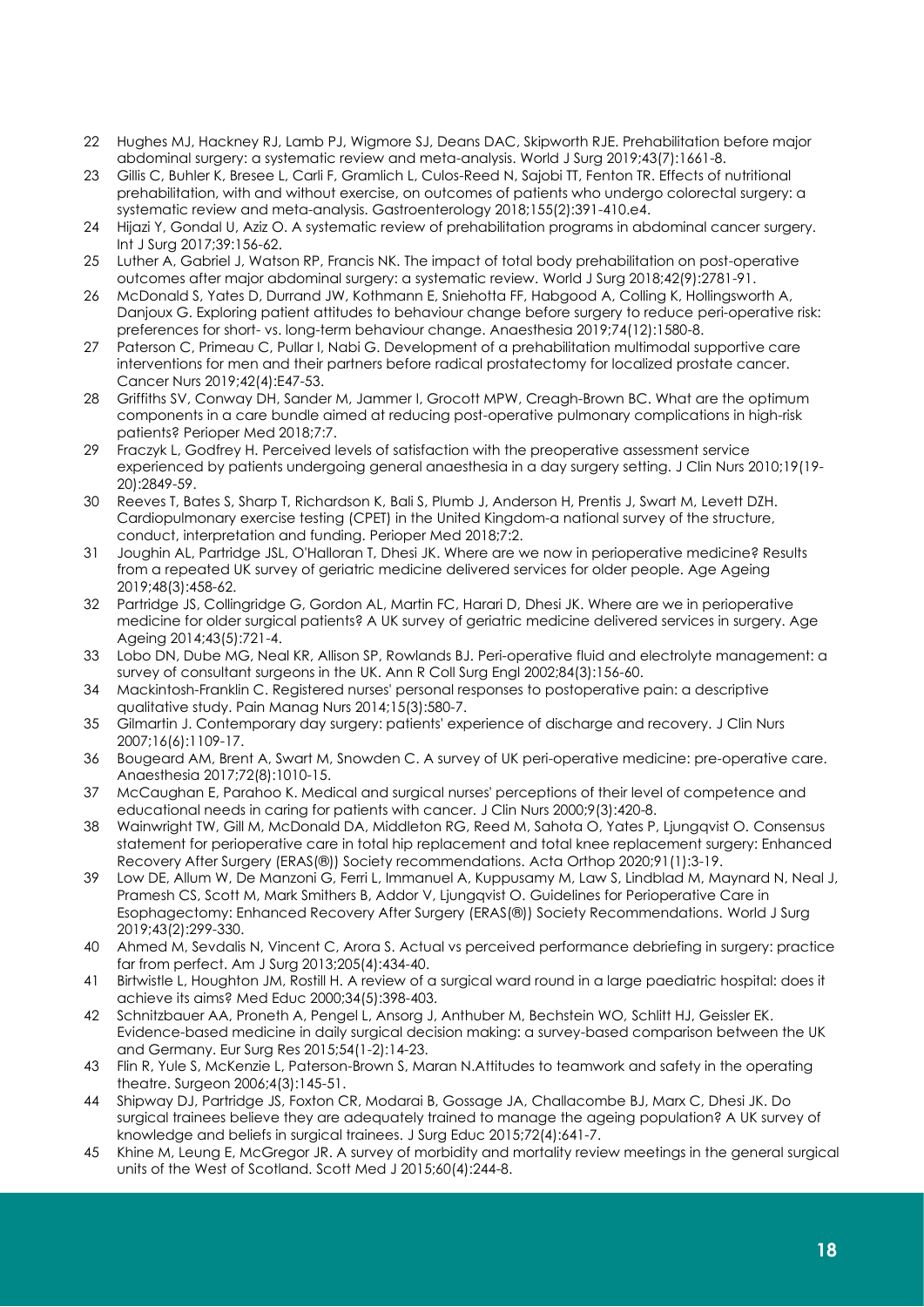- 46 McNulty W, Jordan S, Hopkinson NS. Attitudes and access to lung volume reduction surgery for COPD: a survey by the British Thoracic Society. BMJ Open Respir Res 2014;1(1):e000023.
- 47 Bethell GS, Leftwick P. Views of general practitioners and head and neck surgeons on the referral system for suspected cancer: a survey. J Laryngol Otol 2015;129(9):893-7.
- 48 Macaskill EJ, Thrush S, Walker EM, Dixon JM. Surgeons' views on multi-disciplinary breast meetings. Eur J Cancer 2006;42(7):905-8.
- 49 Lamb BW, Sevdalis N, Taylor C, Vincent C, Green JS. Multidisciplinary team working across different tumour types: analysis of a national survey. Ann Oncol 2012;23(5):1293-300.
- 50 Morement H, Harrison R, Taylor-Robinson SD. The multidisciplinary team meeting in the UK from the patients' perspective: comments and observations from cholangiocarcinoma patients and their families. Int J Gen Med 2017;10:305-10.
- 51 Kinley H, Czoski-Murray C, George S, McCabe C, Primrose J, Reilly C, Wood R, Nicolson P, Healy C, Read S, Norman J, Janke E, Alhameed H, Fernandez N, Thomas E. Extended scope of nursing practice: a multicentre randomised controlled trial of appropriately trained nurses and pre-registration house officers in pre-operative assessment in elective general surgery. Health Technol Assess 2001;5(20):1-87.
- 52 Baggaley A, Robb L, Paterson-Brown S, McGregor RJ. Improving the working environment for the delivery of safe surgical care in the UK: a qualitative cross-sectional analysis. BMJ Open 2019;9(1):e023476.
- 53 Balfour A, Burch J, Fecher-Jones I, Carter FJ. Exploring the fundamental aspects of the Enhanced Recovery After Surgery nurse's role. Nurs Stand (Published online ahead of print November 2019).
- 54 McClellan M, Kent J, Beales SJ, Cohen SI, Macdonnell M, Thoumi A, Abdulmalik M, Darzi A. Accountable care around the world: a framework to guide reform strategies. Health Aff 2014;33(9):1507-15.
- 55 Ahmed F, Mays N, Ahmed N, Bisognano M, Gottlieb G. Can the Accountable Care Organization model facilitate integrated care in England? J Health Serv Res Policy 2015;20(4):261-4.
- 56 <https://www.kingsfund.org.uk/publications/articles/health-wellbeing-boards-integrated-care-systems> 57 Bougeard AM, Moore J. Delivering perioperative care in integrated care systems. Clin Med 2019;19(6):450- 3.
- 58 Moore J, Merchant Z, Rowlinson K, McEwan K, Evison M, Faulkner G, Sultan J, McPhee JS, Steele J. Implementing a system-wide cancer prehabilitation programme: The journey of Greater Manchester's 'Prehab4cancer'. Eur J Surg Oncol (Published online ahead of print May 2020).
- 59 McDermott I, Checkland K, Moran V, Warwick-Giles L. Achieving integrated care through commissioning of primary care services in the English NHS: a qualitative analysis. BMJ Open 2019;9(4):e027622.
- 60 Mastellos N, Gunn L, Harris M, Majeed A, Car J, Pappas Y. Assessing patients' experience of integrated care: a survey of patient views in the North West London Integrated Care Pilot. Int J Integr Care 2014;14:e015.
- 61 Cohen R, Gooberman-Hill R. Staff experiences of enhanced recovery after surgery: systematic review of qualitative studies. BMJ Open 2019;9(2):e022259.
- 62 Sibbern T, Bull Sellevold V, Steindal SA(1), Dale C, Watt-Watson J, Dihle A. Patients' experiences of enhanced recovery after surgery: a systematic review of qualitative studies. J Clin Nurs 2017;26(9-10):1172- 88.
- 63 Gobbo M, Saldaña R, Rodríguez M, Jiménez J, García-Vega MI, de Pedro JM, Cea-Calvo L. Patients' experience and needs during perioperative care: a focus group study. Patient Prefer Adherence 2020;14:891-902.
- 64 Shafer JS, Jenkins BN, Fortier MA, Stevenson RS, Hikita N, Zuk J, Gold JI, Golianu B, Kaplan SH, Mayes L, Kain ZN. Parental satisfaction of child's perioperative care. Paediatr Anaesth 2018;28(11):955-62.
- 65 Arakelian E, Swenne CL, Lindberg S, Rudolfsson G, von Vogelsang AC. The meaning of person-centred care in the perioperative nursing context from the patient's perspective - an integrative review. J Clin Nurs 2017;26(17-18):2527-44.
- 66 Rosenbloom JM, Jackson J, Alegria M, Alvarez K. Healthcare provider perceptions of disparities in perioperative care. J Natl Med Assoc 2019;111(6):616-24.
- 67 Forsberg A, Vikman I, Wälivaara BM, Rattray J, Engström Å. Patients' perceptions of perioperative quality of care in relation to self-rated health. J Perianesth Nurs 2018;33(6):834-43.
- 68 van der Meij E, Bouwsma EVA, van den Heuvel B, Bonjer HJ, Anema JR, Huirne JAF. Using e-health in perioperative care: a survey study investigating shortcomings in current perioperative care and possible future solutions. BMC Surg 2017;17(1):61.
- 69 Sjöberg C, Amhliden H, Nygren JM, Arvidsson S, Svedberg P. The perspective of children on factors influencing their participation in perioperative care. J Clin Nurs 2015;24(19-20):2945-53.
- 70 Auckley D, Cox R, Bolden N, Thornton JD. Attitudes regarding perioperative care of patients with OSA: a survey study of four specialties in the United States. Sleep Breath 2015;19(1):315-25.
- 71 Turner K, Van Denkerkhof E, Lam M, Mackillop W. Perioperative care of patients with obstructive sleep apnea - a survey of Canadian anesthesiologists. Can J Anaesth 2006;53(3):299-304.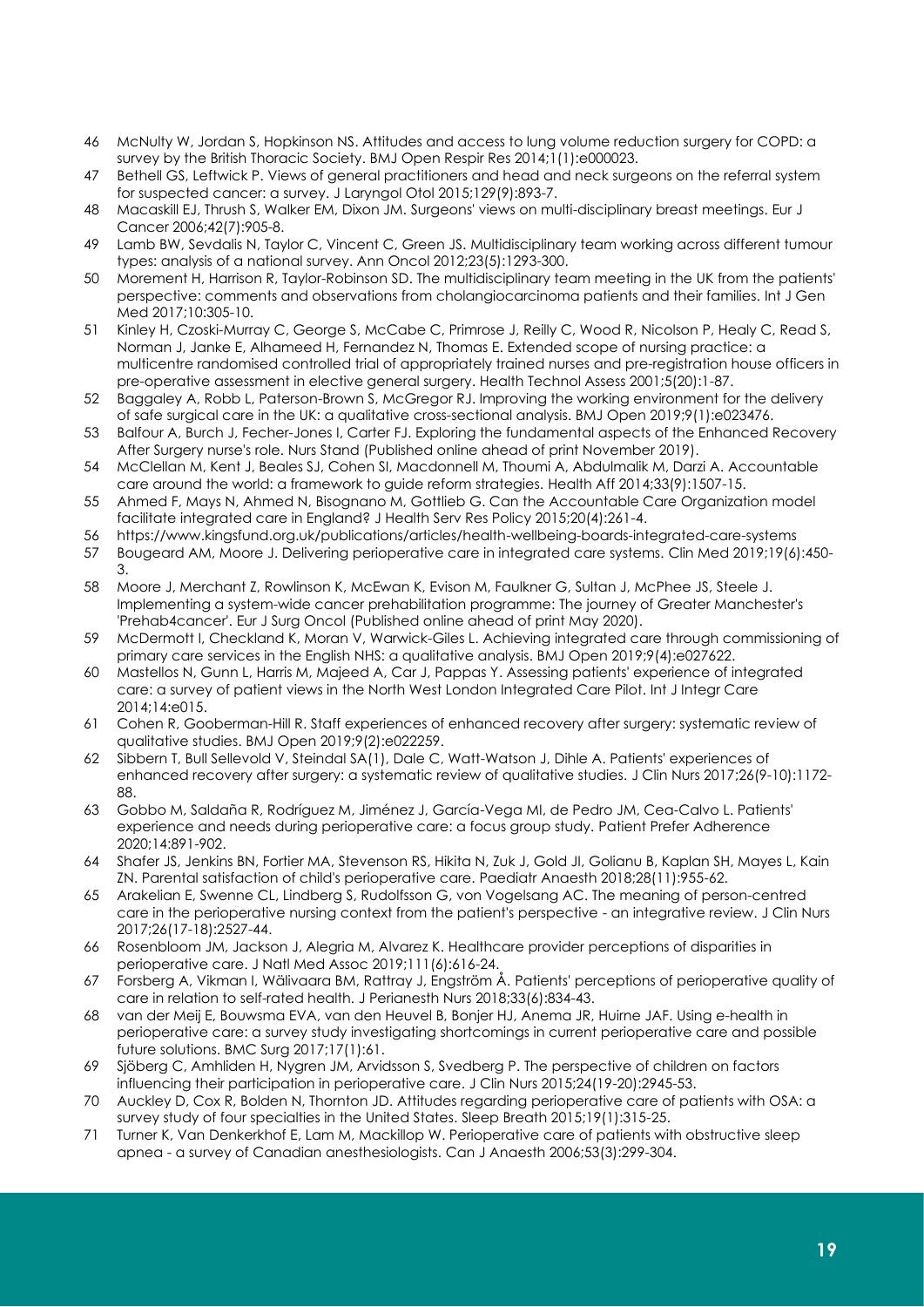## **Centre for Perioperative Care**

Churchill House, 35 Red Lion Square, London WC1R 4SG 020 7092 1500 | cpoc@rcoa.ac.uk | cpoc.org.uk | @CPOCNews